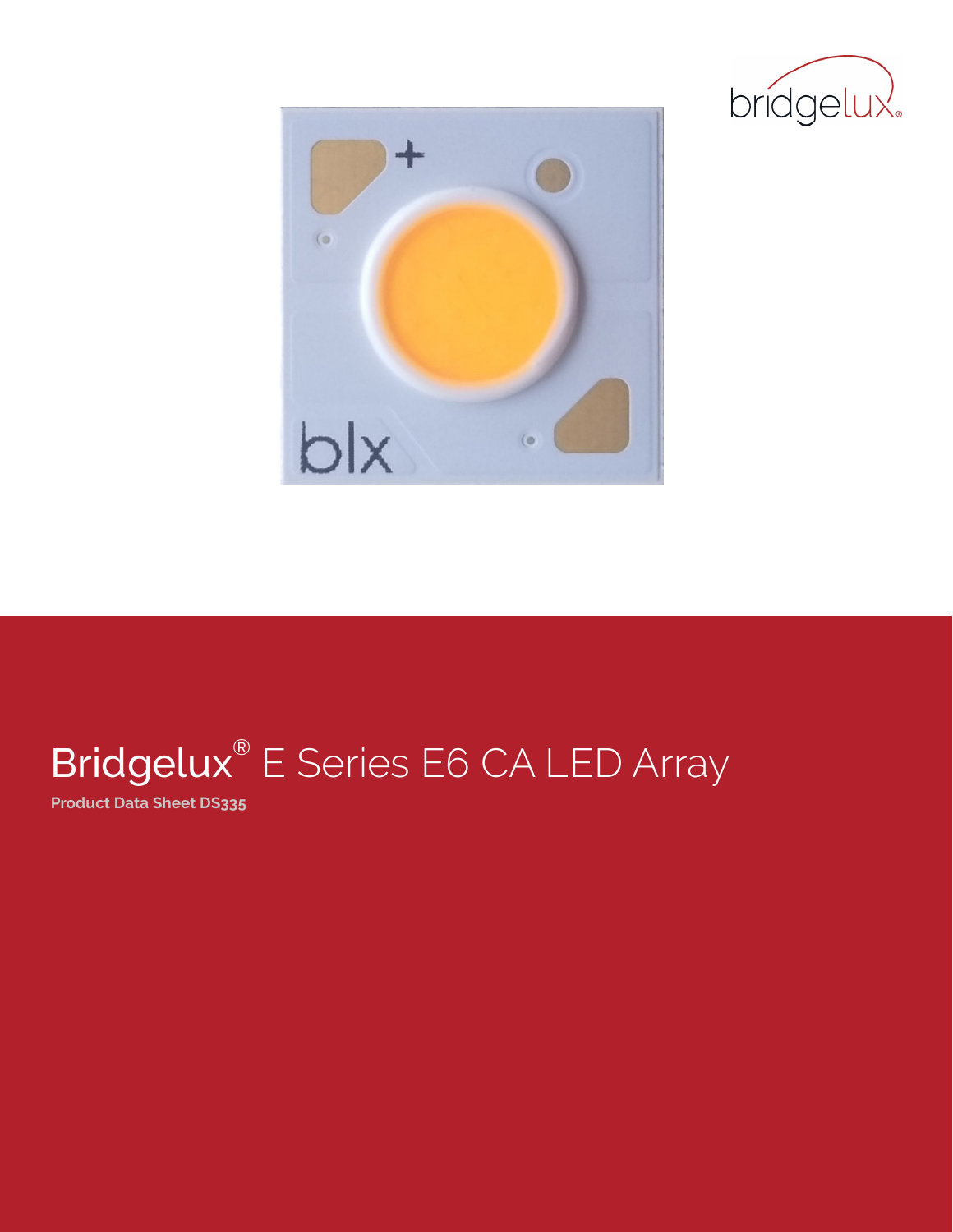# E Series



### Introduction

The Bridgelux E Series LED array products deliver high quality light in a compact and cost-effective solid-state lighting package. These chip-on-board (COB) arrays can be efficiently driven at twice the nominal drive current, enabling design flexibility not previously possible. The E Series E6 CA is designed to support a wide range of luminaires and replacement lamps for both indoor and outdoor general lighting applications with highly competitive cost and good performance.

E Series E6 CA is available in a variety of electrical, CCT and CRI combinations providing substantial design flexibility and energy efficiencies.

Typical applications include replacement lamps, task, accent, spot, track, wide area, security, wall pack and down lights.

#### **Features**

- Compact, high flux density light source
- Uniform, high quality illumination
- Streamlined thermal path
- ENERGY STAR® / ANSI compliant color binning structure with 2, 3 and 4 SDCM options
- Higher energy efficiency than incandescent, halogen and CFL lamps
- Industry standard DC voltage operation
- Instant light with unlimited dimming
- RoHS and REACH compliant

#### **Benefits**

- Easy for secondary optics design
- Clean white light without pixilation
- Significantly reduced thermal resistance
- Easy for LED driver selection
- Easy to use with daylight and motion detectors to enable increased energy savings
- Reduced maintenance costs
- Environmentally friendly

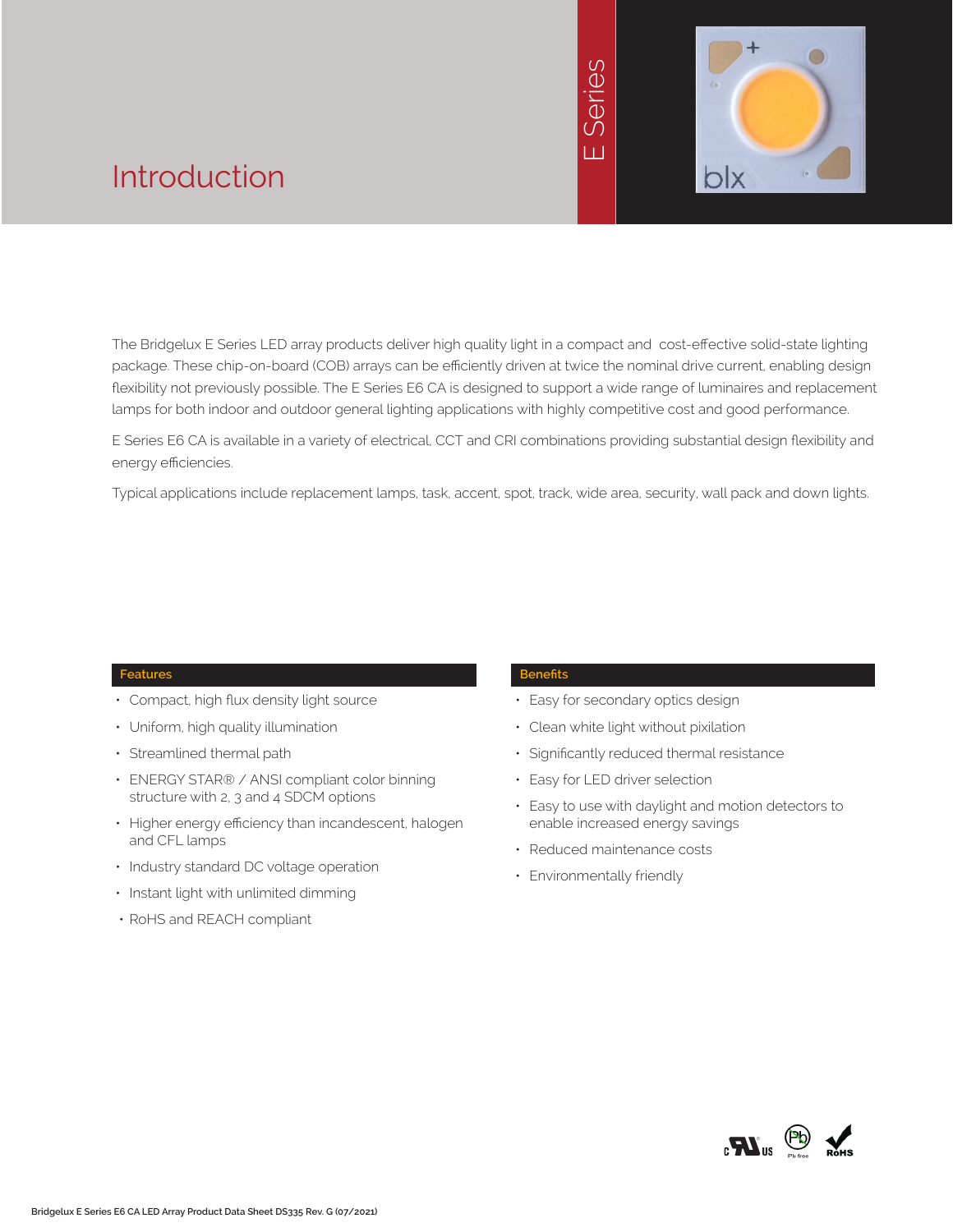### **Contents**

| <b>Product Feature Map</b>        | $\overline{2}$ |
|-----------------------------------|----------------|
| <b>Product Nomenclature</b>       | $\mathbf{2}$   |
| <b>Product Selection Guide</b>    | 3              |
| <b>Electrical Characteristics</b> | 15             |
| Absolute Maximum Ratings          | 16             |
| Performance Curves                | 17             |
| <b>Typical Radiation Pattern</b>  | 22             |
| <b>Typical Color Spectrum</b>     | 23             |
| <b>Color Binning Information</b>  | 26             |
| <b>Mechanical Dimensions</b>      | 28             |
| Packaging and Labeling            | 29             |
| Design Resources                  | 31             |
| About Bridgelux                   | 32             |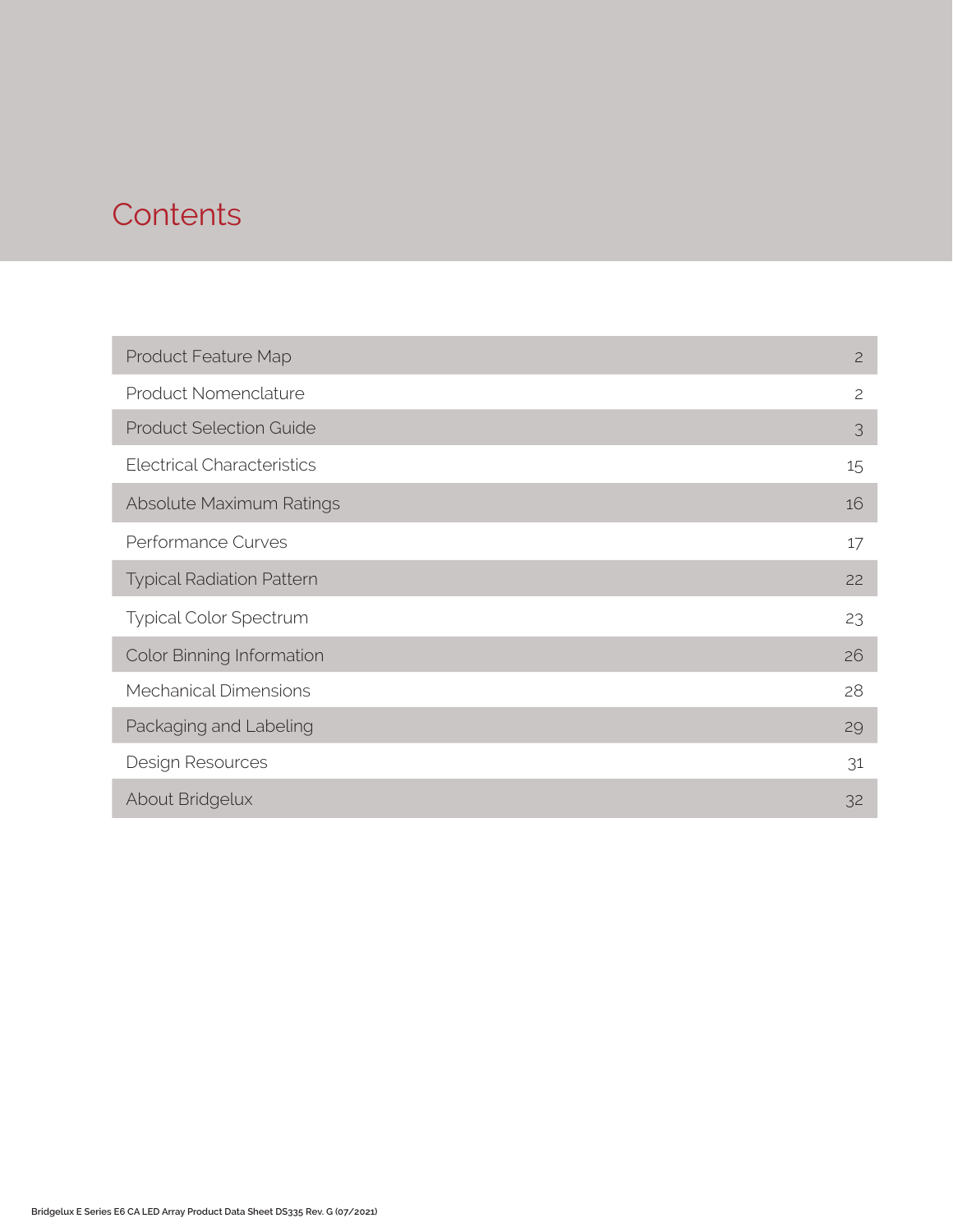### Product Feature Map

Bridgelux arrays are fully engineered devices that provide consistent thermal and optical performance on an engineered mechanical platform.

The arrays incorporate several features to simplify design integration and assembly.



**Note: Part number and lot codes are scribed on back of array**

#### **Product Nomenclature**

The part number designation for Bridgelux E Series LED arrays is explained as follows:

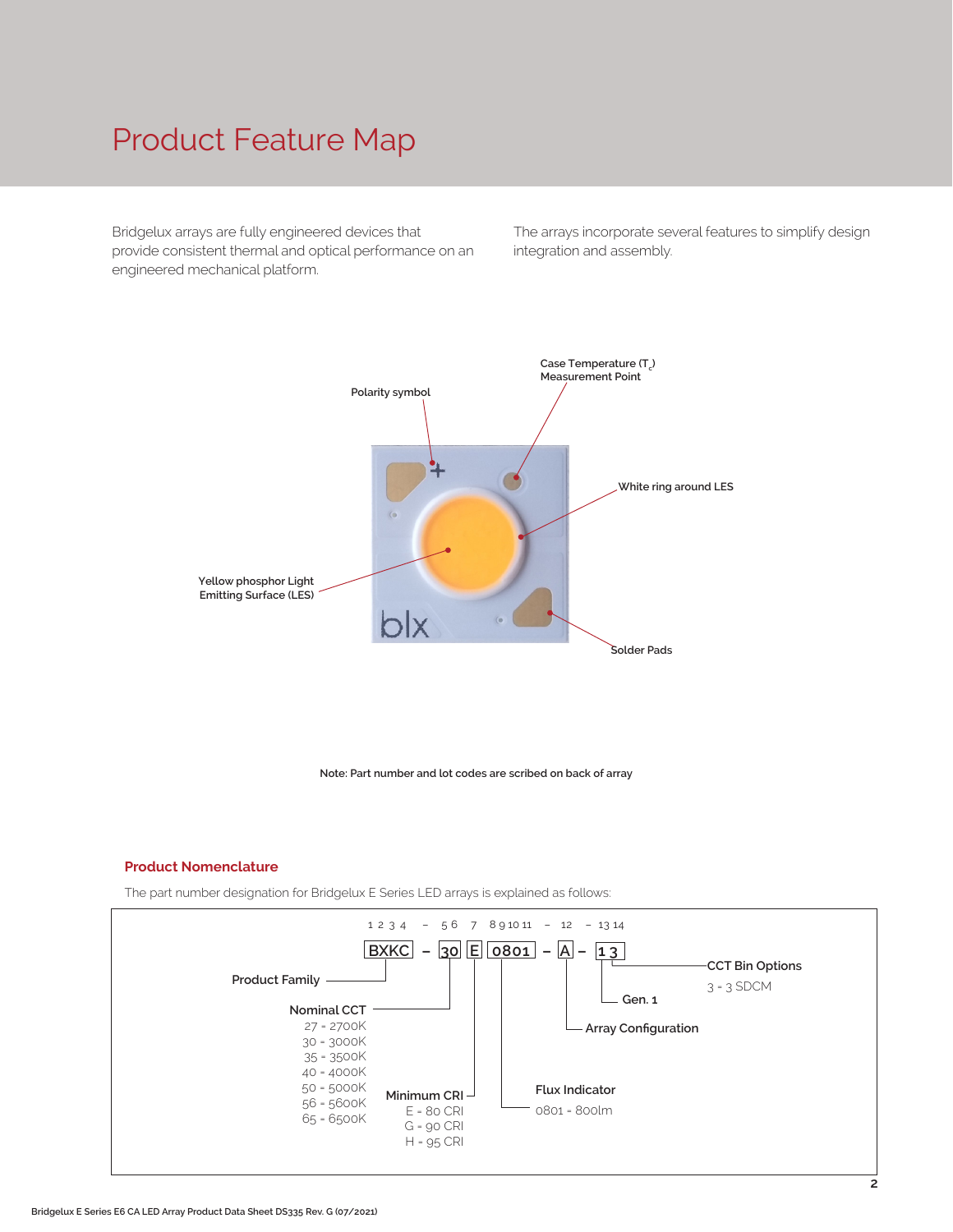| Part Number       | Nominal<br>CCT <sup>1</sup> (K) | <b>Typical</b><br><b>CRI</b> | <b>Nominal</b><br><b>Drive</b><br>Current<br>(mA) | <b>Typical Pulsed</b><br>Flux <sup>2,3,4</sup><br>$Tc = 25^{\circ}C$<br>(lm) | Minimum<br>Pulsed Flux <sup>2,4,5</sup><br>$Tc = 25^{\circ}C$<br>(lm) | <b>Typical</b><br>Vf<br>(V) | <b>Typical</b><br>Power<br>(W) | <b>Typical</b><br>Efficacy<br>$\frac{1}{2}$ |
|-------------------|---------------------------------|------------------------------|---------------------------------------------------|------------------------------------------------------------------------------|-----------------------------------------------------------------------|-----------------------------|--------------------------------|---------------------------------------------|
| BXKC-27E0801-A-13 | 2700                            | 82                           | 100                                               | 502                                                                          | 437                                                                   | 35.5                        | 3.6                            | 141                                         |
| BXKC-27G0801-A-13 | 2700                            | 92                           | 100                                               | 412                                                                          | 358                                                                   | 35.5                        | 3.6                            | 116                                         |
| BXKC-27H0801-A-13 | 2700                            | 96                           | 100                                               | 400                                                                          | 348                                                                   | 35.5                        | 3.6                            | 113                                         |
| BXKC-30E0801-A-13 | 3000                            | 82                           | 100                                               | 530                                                                          | 461                                                                   | 35.5                        | 3.6                            | 149                                         |
| BXKC-30G0801-A-13 | 3000                            | 92                           | 100                                               | 432                                                                          | 376                                                                   | 35.5                        | 3.6                            | 122                                         |
| BXKC-30H0801-A-13 | 3000                            | 96                           | 100                                               | 410                                                                          | 357                                                                   | 35.5                        | 3.6                            | 115                                         |
| BXKC-35E0801-A-13 | 3500                            | 82                           | 100                                               | 542                                                                          | 472                                                                   | 35.5                        | 3.6                            | 153                                         |
| BXKC-35G0801-A-13 | 3500                            | 92                           | 100                                               | 443                                                                          | 385                                                                   | 35.5                        | 3.6                            | 125                                         |
| BXKC-35H0801-A-13 | 3500                            | 96                           | 100                                               | 435                                                                          | 378                                                                   | 35.5                        | 3.6                            | 123                                         |
| BXKC-40E0801-A-13 | 4000                            | 82                           | 100                                               | 547                                                                          | 476                                                                   | 35.5                        | 3.6                            | 154                                         |
| BXKC-40G0801-A-13 | 4000                            | 92                           | 100                                               | 459                                                                          | 399                                                                   | 35.5                        | 3.6                            | 129                                         |
| BXKC-40H0801-A-13 | 4000                            | 96                           | 100                                               | 445                                                                          | 387                                                                   | 35.5                        | 3.6                            | 125                                         |
| BXKC-50E0801-A-14 | 5000                            | 81.5                         | 100                                               | 563                                                                          | 490                                                                   | 35.5                        | 3.6                            | 159                                         |
| BXKC-50G0801-A-14 | 5000                            | 91                           | 100                                               | 470                                                                          | 409                                                                   | 35.5                        | 3.6                            | 132                                         |
| BXKC-56E0801-A-14 | 5600                            | 81.5                         | 100                                               | 563                                                                          | 490                                                                   | 35.5                        | 3.6                            | 159                                         |
| BXKC-65E0801-A-14 | 6500                            | 81.5                         | 100                                               | 563                                                                          | 490                                                                   | 35.5                        | 3.6                            | 159                                         |
| BXKC-27E0801-B-13 | 2700                            | 82                           | 200                                               | 502                                                                          | 437                                                                   | 17.8                        | 3.6                            | 141                                         |
| BXKC-27G0801-B-13 | 2700                            | 92                           | 200                                               | 412                                                                          | 358                                                                   | 17.8                        | 3.6                            | 116                                         |
| BXKC-27H0801-B-13 | 2700                            | 96                           | 200                                               | 400                                                                          | 348                                                                   | 17.8                        | 3.6                            | 112                                         |
| BXKC-30E0801-B-13 | 3000                            | 82                           | 200                                               | 530                                                                          | 461                                                                   | 17.8                        | 3.6                            | 149                                         |
| BXKC-30G0801-B-13 | 3000                            | 92                           | 200                                               | 432                                                                          | 376                                                                   | 17.8                        | 3.6                            | 122                                         |
| BXKC-30H0801-B-13 | 3000                            | 96                           | 200                                               | 410                                                                          | 357                                                                   | 17.8                        | 3.6                            | 115                                         |
| BXKC-35E0801-B-13 | 3500                            | 82                           | 200                                               | 542                                                                          | 472                                                                   | 17.8                        | 3.6                            | 153                                         |
| BXKC-35G0801-B-13 | 3500                            | 92                           | 200                                               | 443                                                                          | 385                                                                   | 17.8                        | 3.6                            | 125                                         |
| BXKC-35H0801-B-13 | 3500                            | 96                           | 200                                               | 435                                                                          | 378                                                                   | 17.8                        | 3.6                            | 122                                         |
| BXKC-40E0801-B-13 | 4000                            | 82                           | 200                                               | 547                                                                          | 476                                                                   | 17.8                        | 3.6                            | 154                                         |
| BXKC-40G0801-B-13 | 4000                            | 92                           | 200                                               | 459                                                                          | 399                                                                   | 17.8                        | 3.6                            | 129                                         |
| BXKC-40H0801-B-13 | 4000                            | 96                           | 200                                               | 445                                                                          | 387                                                                   | 17.8                        | 3.6                            | 125                                         |
| BXKC-50E0801-B-14 | 5000                            | 81.5                         | 200                                               | 563                                                                          | 490                                                                   | 17.8                        | 3.6                            | 159                                         |
| BXKC-50G0801-B-14 | 5000                            | 91                           | 200                                               | 470                                                                          | 409                                                                   | 17.8                        | 3.6                            | 132                                         |
| BXKC-56E0801-B-14 | 5600                            | 81.5                         | 200                                               | 563                                                                          | 490                                                                   | 17.8                        | 3.6                            | 159                                         |

#### **Table 1:** Selection Guide, Measurement Data (Tc=25°C)

Notes for Table 1:

1. Nominal CCT as defined by ANSI C78.377-2011.

2. Products tested under pulsed condition (10ms pulse width) at nominal test current where Tj (junction temperature) = Tc (case temperature) = 25°C.

3. Typical performance values are provided as a reference only and are not a guarantee of performance.

4. Bridgelux maintains a ±7% tolerance on flux measurements.

5. Minimum flux values at the nominal test current are guaranteed by 100% test.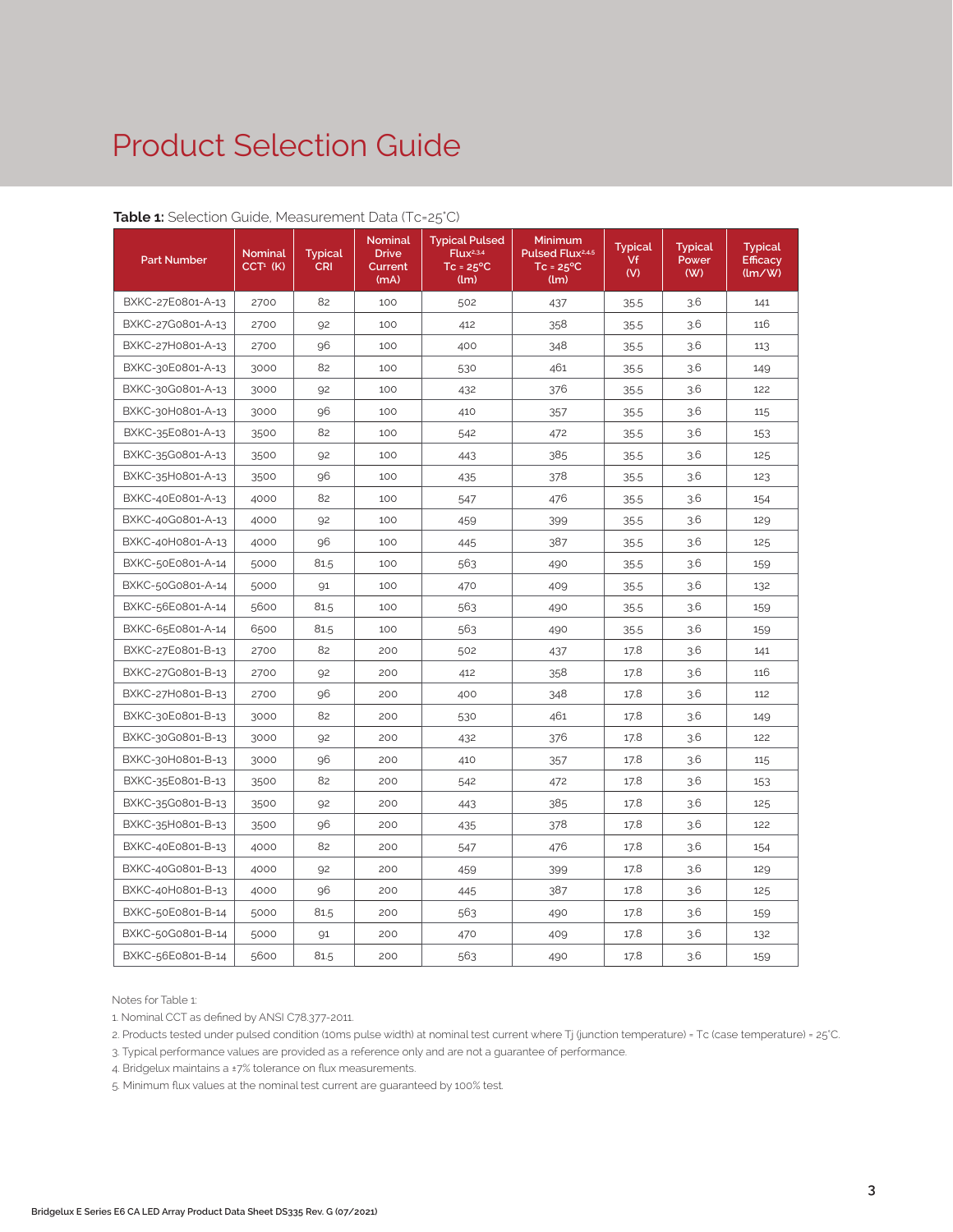| <b>Part Number</b> | <b>Nominal</b><br>CCT <sup>1</sup> (K) | <b>Typical</b><br><b>CRI</b> | <b>Nominal</b><br><b>Drive</b><br>Current<br>(mA) | <b>Typical Pulsed</b><br>Flux <sup>2,3,4</sup><br>$Tc = 25^{\circ}C$<br>(lm) | <b>Minimum</b><br>Pulsed Flux <sup>2,4,5</sup><br>$Tc = 25^{\circ}C$<br>(lm) | <b>Typical Vf</b><br>(V) | <b>Typical</b><br>Power<br>(VX) | <b>Typical</b><br>Efficacy<br>(lm/W) |
|--------------------|----------------------------------------|------------------------------|---------------------------------------------------|------------------------------------------------------------------------------|------------------------------------------------------------------------------|--------------------------|---------------------------------|--------------------------------------|
| BXKC-65E0801-B-14  | 6500                                   | 81.5                         | 200                                               | 563                                                                          | 490                                                                          | 17.8                     | 3.6                             | 159                                  |
| BXKC-27E0801-D-13  | 2700                                   | 82                           | 400                                               | 502                                                                          | 437                                                                          | 8.9                      | 3.6                             | 141                                  |
| BXKC-27G0801-D-13  | 2700                                   | 92                           | 400                                               | 412                                                                          | 358                                                                          | 8.9                      | 3.6                             | 116                                  |
| BXKC-30E0801-D-13  | 3000                                   | 82                           | 400                                               | 530                                                                          | 461                                                                          | 8.9                      | 3.6                             | 149                                  |
| BXKC-30G0801-D-13  | 3000                                   | 92                           | 400                                               | 432                                                                          | 376                                                                          | 8.9                      | 3.6                             | 122                                  |
| BXKC-35E0801-D-13  | 3500                                   | 82                           | 400                                               | 542                                                                          | 472                                                                          | 8.9                      | 3.6                             | 153                                  |
| BXKC-35G0801-D-13  | 3500                                   | 92                           | 400                                               | 443                                                                          | 385                                                                          | 8.9                      | 3.6                             | 125                                  |
| BXKC-40E0801-D-13  | 4000                                   | 82                           | 400                                               | 547                                                                          | 476                                                                          | 8.9                      | 3.6                             | 154                                  |
| BXKC-40G0801-D-13  | 4000                                   | 92                           | 400                                               | 459                                                                          | 399                                                                          | 8.9                      | 3.6                             | 129                                  |
| BXKC-50E0801-D-14  | 5000                                   | 81.5                         | 400                                               | 563                                                                          | 490                                                                          | 8.9                      | 3.6                             | 159                                  |
| BXKC-50G0801-D-14  | 5000                                   | 91                           | 400                                               | 470                                                                          | 409                                                                          | 8.9                      | 3.6                             | 132                                  |
| BXKC-56E0801-D-14  | 5600                                   | 81.5                         | 400                                               | 563                                                                          | 490                                                                          | 8.9                      | 3.6                             | 159                                  |
| BXKC-65E0801-D-14  | 6500                                   | 81.5                         | 400                                               | 563                                                                          | 490                                                                          | 8.9                      | 3.6                             | 159                                  |

#### **Table 1:** Selection Guide, Measurement Data (Tc=25°C)

Notes for Table 1:

1. Nominal CCT as defined by ANSI C78.377-2011.

2. Products tested under pulsed condition (10ms pulse width) at nominal test current where Tj (junction temperature) = Tc (case temperature) = 25°C.

3. Typical performance values are provided as a reference only and are not a guarantee of performance.

4. Bridgelux maintains a ±7% tolerance on flux measurements.

5. Minimum flux values at the nominal test current are guaranteed by 100% test.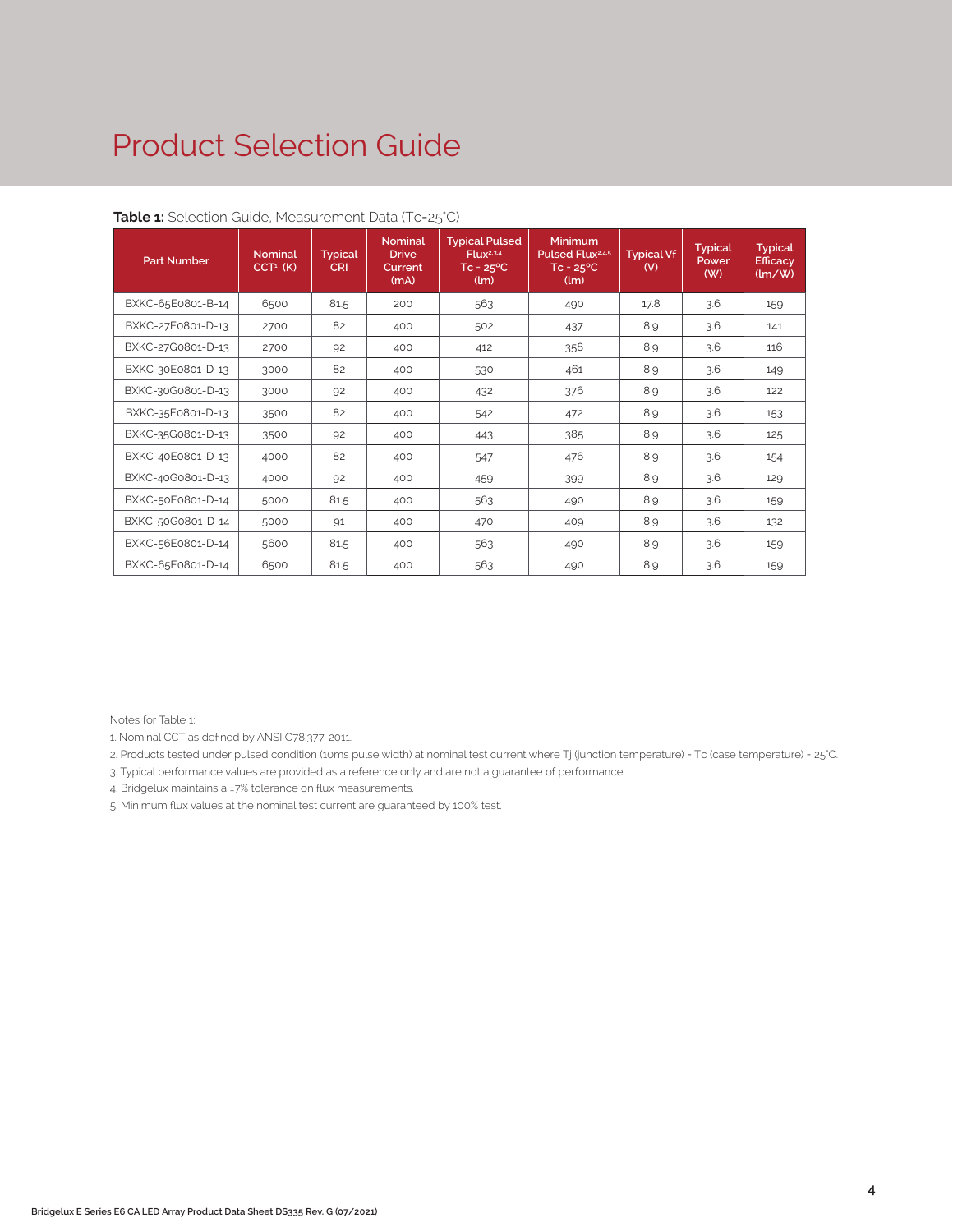| <b>Part Number</b> | <b>Nominal</b><br>$CCT1$ (K) | Minumum<br><b>CRI</b> | <b>Typical</b><br><b>CRI</b> | <b>Nominal</b><br><b>Drive</b><br>Current<br>(mA) | <b>Typical DC</b><br>Flux <sup>2,3</sup><br>$Tc = 85^{\circ}C$<br>(lm) | Minimum DC<br>Flux <sup>4</sup><br>$Tc = 85^{\circ}C$<br>(lm) | <b>Typical</b><br>Vf<br>(V) | <b>Typical</b><br>Power<br>(W) | <b>Typical</b><br>Efficacy<br>$\frac{1}{2}$ |
|--------------------|------------------------------|-----------------------|------------------------------|---------------------------------------------------|------------------------------------------------------------------------|---------------------------------------------------------------|-----------------------------|--------------------------------|---------------------------------------------|
| BXKC-27E0801-A-13  | 2700                         | 80                    | 82                           | 100                                               | 445                                                                    | 387                                                           | 34.9                        | 3.5                            | 128                                         |
| BXKC-27G0801-A-13  | 2700                         | 90                    | 92                           | 100                                               | 365                                                                    | 318                                                           | 34.9                        | 3.5                            | 105                                         |
| BXKC-27H0801-A-13  | 2700                         | 95                    | 96                           | 100                                               | 355                                                                    | 309                                                           | 34.9                        | 3.5                            | 102                                         |
| BXKC-30E0801-A-13  | 3000                         | 80                    | 82                           | 100                                               | 470                                                                    | 409                                                           | 34.9                        | 3.5                            | 135                                         |
| BXKC-30G0801-A-13  | 3000                         | 90                    | 92                           | 100                                               | 383                                                                    | 333                                                           | 34.9                        | 3.5                            | 110                                         |
| BXKC-30H0801-A-13  | 3000                         | 95                    | 96                           | 100                                               | 363                                                                    | 316                                                           | 34.9                        | 3.5                            | 104                                         |
| BXKC-35E0801-A-13  | 3500                         | 80                    | 82                           | 100                                               | 481                                                                    | 418                                                           | 34.9                        | 3.5                            | 138                                         |
| BXKC-35G0801-A-13  | 3500                         | 90                    | 92                           | 100                                               | 393                                                                    | 342                                                           | 34.9                        | 3.5                            | 113                                         |
| BXKC-35H0801-A-13  | 3500                         | 95                    | 96                           | 100                                               | 386                                                                    | 336                                                           | 34.9                        | 3.5                            | 111                                         |
| BXKC-40E0801-A-13  | 4000                         | 80                    | 82                           | 100                                               | 485                                                                    | 422                                                           | 34.9                        | 3.5                            | 139                                         |
| BXKC-40G0801-A-13  | 4000                         | 90                    | 92                           | 100                                               | 407                                                                    | 354                                                           | 34.9                        | 3.5                            | 117                                         |
| BXKC-40H0801-A-13  | 4000                         | 95                    | 96                           | 100                                               | 395                                                                    | 343                                                           | 34.9                        | 3.5                            | 113                                         |
| BXKC-50E0801-A-14  | 5000                         | 80                    | 81.5                         | 100                                               | 499                                                                    | 434                                                           | 34.9                        | 3.5                            | 143                                         |
| BXKC-50G0801-A-14  | 5000                         | 90                    | 91                           | 100                                               | 417                                                                    | 363                                                           | 34.9                        | 3.5                            | 120                                         |
| BXKC-56E0801-A-14  | 5600                         | 80                    | 81.5                         | 100                                               | 499                                                                    | 434                                                           | 34.9                        | 3.5                            | 143                                         |
| BXKC-65E0801-A-14  | 6500                         | 80                    | 81.5                         | 100                                               | 499                                                                    | 434                                                           | 34.9                        | 3.5                            | 143                                         |
| BXKC-27E0801-B-13  | 2700                         | 80                    | 82                           | 200                                               | 445                                                                    | 387                                                           | 17.4                        | 3.5                            | 128                                         |
| BXKC-27G0801-B-13  | 2700                         | 90                    | 92                           | 200                                               | 365                                                                    | 318                                                           | 17.4                        | 3.5                            | 105                                         |
| BXKC-27H0801-B-13  | 2700                         | 95                    | 96                           | 200                                               | 355                                                                    | 309                                                           | 17.5                        | 3.5                            | 101                                         |
| BXKC-30E0801-B-13  | 3000                         | 80                    | 82                           | 200                                               | 470                                                                    | 409                                                           | 17.4                        | 3.5                            | 135                                         |
| BXKC-30G0801-B-13  | 3000                         | 90                    | 92                           | 200                                               | 383                                                                    | 333                                                           | 17.4                        | 3.5                            | 110                                         |
| BXKC-30H0801-B-13  | 3000                         | 95                    | 96                           | 200                                               | 363                                                                    | 316                                                           | 17.5                        | 3.5                            | 104                                         |
| BXKC-35E0801-B-13  | 3500                         | 80                    | 82                           | 200                                               | 481                                                                    | 418                                                           | 17.4                        | 3.5                            | 138                                         |
| BXKC-35G0801-B-13  | 3500                         | 90                    | 92                           | 200                                               | 393                                                                    | 342                                                           | 17.4                        | 3.5                            | 113                                         |
| BXKC-35H0801-B-13  | 3500                         | 95                    | 96                           | 200                                               | 386                                                                    | 336                                                           | 17.5                        | 3.5                            | 110                                         |
| BXKC-40E0801-B-13  | 4000                         | 80                    | 82                           | 200                                               | 485                                                                    | 422                                                           | 17.4                        | 3.5                            | 139                                         |
| BXKC-40G0801-B-13  | 4000                         | 90                    | 92                           | 200                                               | 407                                                                    | 354                                                           | 17.4                        | 3.5                            | 117                                         |
| BXKC-40H0801-B-13  | 4000                         | 95                    | 96                           | 200                                               | 395                                                                    | 343                                                           | 17.5                        | 3.5                            | 113                                         |
| BXKC-50E0801-B-14  | 5000                         | 80                    | 81.5                         | 200                                               | 499                                                                    | 434                                                           | 17.4                        | 3.5                            | 143                                         |
| BXKC-50G0801-B-14  | 5000                         | 90                    | 91                           | 200                                               | 417                                                                    | 363                                                           | 17.4                        | 3.5                            | 120                                         |
| BXKC-56E0801-B-14  | 5600                         | 80                    | 81.5                         | 200                                               | 499                                                                    | 434                                                           | 17.4                        | 3.5                            | 143                                         |

#### **Table 2:** Selection Guide, Measurement Data (Tc=85°C)

Notes for Table 2:

1. Nominal CCT as defined by ANSI C78.377-2011.

2. Typical stabilized DC performance values are provided as reference only and are not a guarantee of performance.

3. Typical performance is estimated based on operation under DC (direct current) with LED array mounted onto a heat sink with thermal interface material and the case temperature maintained at 85°C. Based on Bridgelux test setup, values may vary depending on the thermal design of the luminaire and/or the exposed environment to which the product is subjected.

4. Minimum flux values at elevated temperatures are provided for reference only and are not guaranteed by 100% production testing. Based on Bridgelux test setup, values may vary depending on the thermal design of the luminaire and/or the exposed environment to which the product is subjected.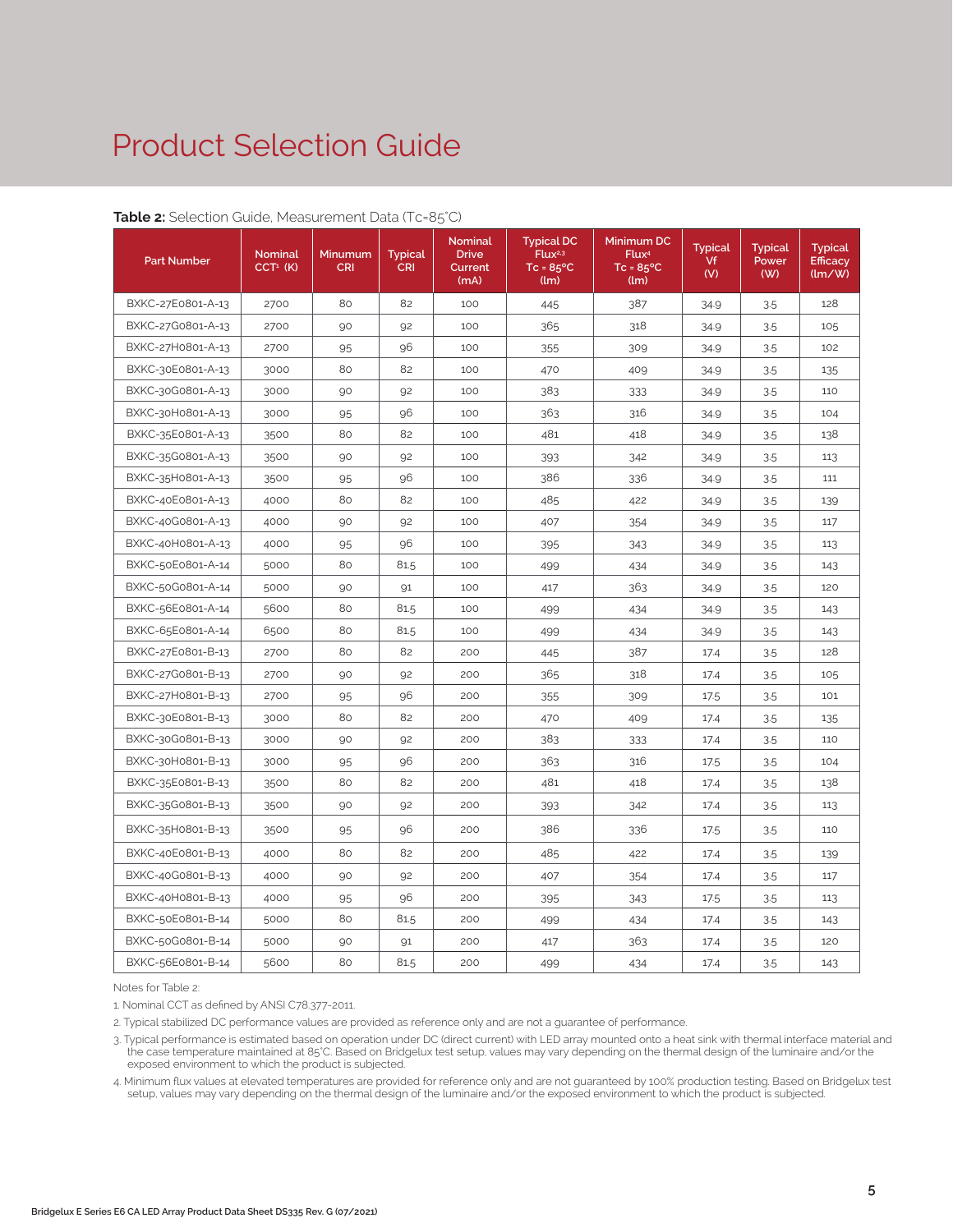| <b>Part Number</b> | <b>Nominal</b><br>$CCT1$ (K) | Minumum<br><b>CRI</b> | <b>Typical</b><br><b>CRI</b> | <b>Nominal</b><br><b>Drive</b><br>Current<br>(mA) | <b>Typical DC</b><br>Flux <sup>2,3</sup><br>$Tc = 85^{\circ}C$<br>(lm) | Minimum DC<br>Flux <sup>4</sup><br>$Tc = 85^{\circ}C$<br>(lm) | <b>Typical Vf</b><br>(V) | <b>Typical</b><br>Power<br>(W) | <b>Typical</b><br>Efficacy<br>(lm/W) |
|--------------------|------------------------------|-----------------------|------------------------------|---------------------------------------------------|------------------------------------------------------------------------|---------------------------------------------------------------|--------------------------|--------------------------------|--------------------------------------|
| BXKC-65E0801-B-14  | 6500                         | 80                    | 81.5                         | 200                                               | 499                                                                    | 434                                                           | 17.4                     | 3.5                            | 143                                  |
| BXKC-27E0801-D-13  | 2700                         | 80                    | 82                           | 400                                               | 445                                                                    | 387                                                           | 8.7                      | 3.5                            | 128                                  |
| BXKC-27G0801-D-13  | 2700                         | 90                    | 92                           | 400                                               | 365                                                                    | 318                                                           | 8.7                      | 3.5                            | 105                                  |
| BXKC-30E0801-D-13  | 3000                         | 80                    | 82                           | 400                                               | 470                                                                    | 409                                                           | 8.7                      | 3.5                            | 135                                  |
| BXKC-30G0801-D-13  | 3000                         | 90                    | 92                           | 400                                               | 383                                                                    | 333                                                           | 8.7                      | 3.5                            | 110                                  |
| BXKC-35E0801-D-13  | 3500                         | 80                    | 82                           | 400                                               | 481                                                                    | 418                                                           | 8.7                      | 3.5                            | 138                                  |
| BXKC-35G0801-D-13  | 3500                         | 90                    | 92                           | 400                                               | 393                                                                    | 342                                                           | 8.7                      | 3.5                            | 113                                  |
| BXKC-40E0801-D-13  | 4000                         | 80                    | 82                           | 400                                               | 485                                                                    | 422                                                           | 8.7                      | 3.5                            | 139                                  |
| BXKC-40G0801-D-13  | 4000                         | 90                    | 92                           | 400                                               | 407                                                                    | 354                                                           | 8.7                      | 3.5                            | 117                                  |
| BXKC-50E0801-D-14  | 5000                         | 80                    | 81.5                         | 400                                               | 499                                                                    | 434                                                           | 8.7                      | 3.5                            | 143                                  |
| BXKC-50G0801-D-14  | 5000                         | 90                    | 91                           | 400                                               | 417                                                                    | 363                                                           | 8.7                      | 3.5                            | 120                                  |
| BXKC-56E0801-D-14  | 5600                         | 80                    | 81.5                         | 400                                               | 499                                                                    | 434                                                           | 8.7                      | 3.5                            | 143                                  |
| BXKC-65E0801-D-14  | 6500                         | 80                    | 81.5                         | 400                                               | 499                                                                    | 434                                                           | 8.7                      | 3.5                            | 143                                  |

#### **Table 2:** Selection Guide, Measurement Data (Tc=85°C)

Notes for Table 2:

1. Nominal CCT as defined by ANSI C78.377-2011.

2. Typical stabilized DC performance values are provided as reference only and are not a guarantee of performance.

3. Typical performance is estimated based on operation under DC (direct current) with LED array mounted onto a heat sink with thermal interface material and the case temperature maintained at 85°C. Based on Bridgelux test setup, values may vary depending on the thermal design of the luminaire and/or the exposed environment to which the product is subjected.

4. Minimum flux values at elevated temperatures are provided for reference only and are not guaranteed by 100% production testing. Based on Bridgelux test setup, values may vary depending on the thermal design of the luminaire and/or the exposed environment to which the product is subjected.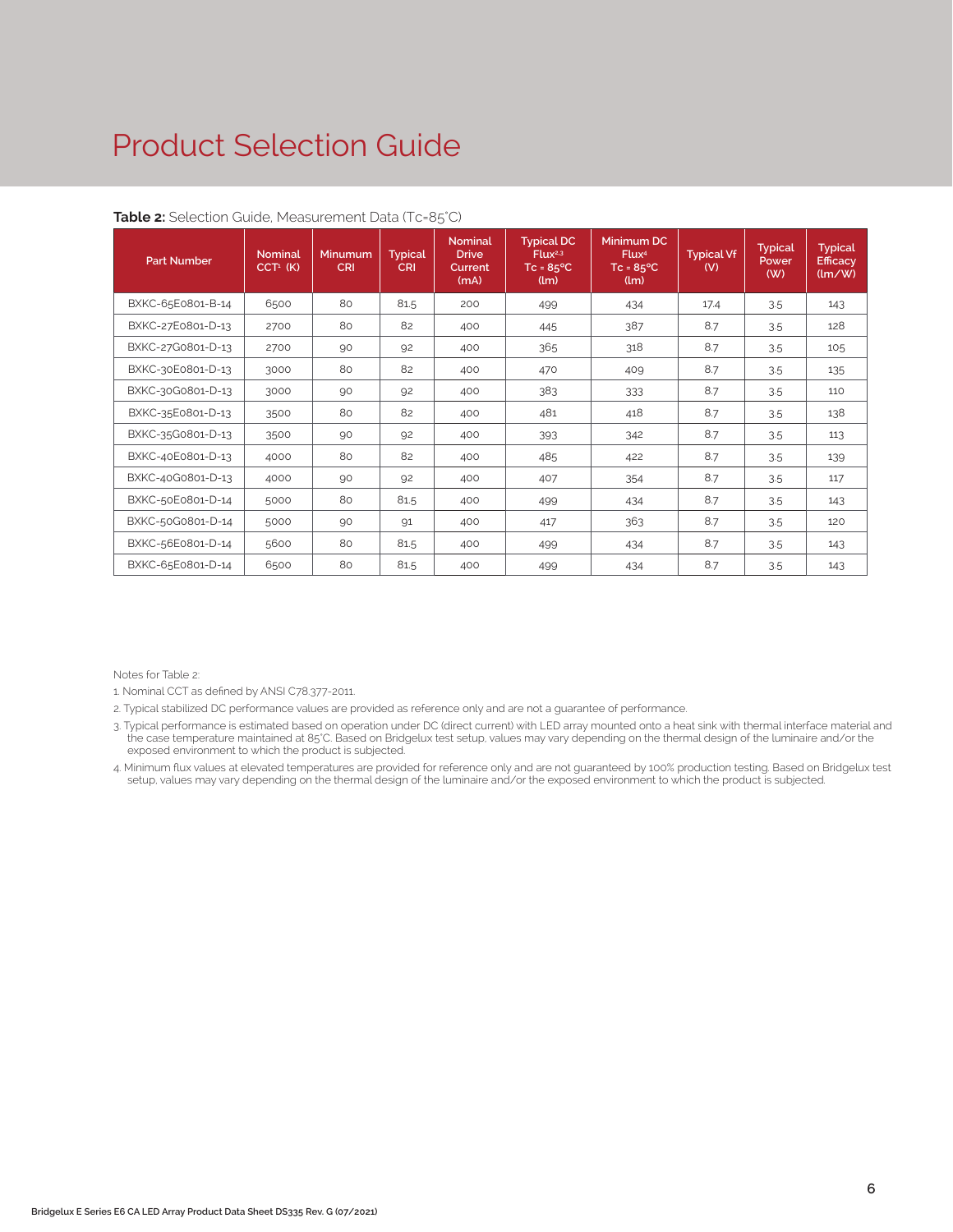E Series LED arrays are tested to the specifications shown using the nominal drive currents in Table 1. E Series may also be driven at other drive currents dependent on specific application design requirements. The performance at any drive current can be derived from the current vs. voltage characteristics shown in Figures 1, 2 and 3 and the flux vs. current aracteristics shown in Figures 4, 5 and 6. The performance at commonly used drive currents is summarized in Table 3.

| <b>Part Number</b> | Minimum<br><b>CRI</b> | <b>Drive</b><br>Current <sup>1</sup><br>(mA) | <b>Typical Vf</b><br>$Tc = 25^{\circ}C$<br>(V) | <b>Typical Power<sup>2</sup></b><br>$Tc = 25^{\circ}C$<br>(W) | <b>Typical</b><br><b>Pulsed Flux<sup>2</sup></b><br>$Tc = 25^{\circ}C$<br>(lm) | <b>Typical</b><br>DC Flux <sup>2</sup><br>$Tc = 85^{\circ}C$<br>(lm) | <b>Typical</b><br>Efficacy <sup>2</sup><br>$Tc = 25^{\circ}C$<br>$\frac{1}{2}$ |
|--------------------|-----------------------|----------------------------------------------|------------------------------------------------|---------------------------------------------------------------|--------------------------------------------------------------------------------|----------------------------------------------------------------------|--------------------------------------------------------------------------------|
|                    |                       | 25                                           | 31.6                                           | 0.8                                                           | 137                                                                            | 127                                                                  | 173                                                                            |
|                    |                       | 50                                           | 33.1                                           | 1.7                                                           | 268                                                                            | 243                                                                  | 162                                                                            |
| BXKC-27E0801-A-13  | 80                    | 100                                          | 35.5                                           | 3.6                                                           | 502                                                                            | 445                                                                  | 141                                                                            |
|                    |                       | 150                                          | 37.7                                           | 5.7                                                           | 712                                                                            | 619                                                                  | 126                                                                            |
|                    |                       | 200                                          | 39.8                                           | 8.0                                                           | 892                                                                            | 767                                                                  | 112                                                                            |
|                    |                       | 240                                          | 41.4                                           | 9.9                                                           | 1026                                                                           | 866                                                                  | 103                                                                            |
|                    |                       | 25                                           | 31.6                                           | 0.8                                                           | 112                                                                            | 104                                                                  | 142                                                                            |
|                    |                       | 50                                           | 33.1                                           | 1.7                                                           | 220                                                                            | 199                                                                  | 133                                                                            |
|                    |                       | 100                                          | 35.5                                           | 3.6                                                           | 412                                                                            | 365                                                                  | 116                                                                            |
| BXKC-27G0801-A-13  | 90                    | 150                                          | 37.7                                           | 5.7                                                           | 584                                                                            | 508                                                                  | 103                                                                            |
|                    |                       | 200                                          | 39.8                                           | 8.0                                                           | 732                                                                            | 630                                                                  | 92                                                                             |
|                    |                       | 240                                          | 41.4                                           | 9.9                                                           | 842                                                                            | 711                                                                  | 85                                                                             |
|                    |                       | 25                                           | 31.6                                           | 0.8                                                           | 109                                                                            | 101                                                                  | 138                                                                            |
|                    |                       | 50                                           | 33.1                                           | 1.7                                                           | 213                                                                            | 193                                                                  | 129                                                                            |
| BXKC-27H0801-A-13  | 95                    | 100                                          | 35.5                                           | 3.6                                                           | 400                                                                            | 355                                                                  | 113                                                                            |
|                    |                       | 150                                          | 37.7                                           | 5.7                                                           | 567                                                                            | 493                                                                  | 100                                                                            |
|                    |                       | 200                                          | 39.8                                           | 8.0                                                           | 711                                                                            | 611                                                                  | 89                                                                             |
|                    |                       | 240                                          | 41.4                                           | 9.9                                                           | 817                                                                            | 690                                                                  | 82                                                                             |
|                    |                       | 25                                           | 31.6                                           | 0.8                                                           | 144                                                                            | 134                                                                  | 183                                                                            |
|                    |                       | 50                                           | 33.1                                           | 1.7                                                           | 282                                                                            | 256                                                                  | 171                                                                            |
| BXKC-30E0801-A-13  | 80                    | 100                                          | 35.5                                           | 3.6                                                           | 530                                                                            | 470                                                                  | 149                                                                            |
|                    |                       | 150                                          | 37.7                                           | 5.7                                                           | 752                                                                            | 654                                                                  | 133                                                                            |
|                    |                       | 200                                          | 39.8                                           | 8.0                                                           | 941                                                                            | 810                                                                  | 118                                                                            |
|                    |                       | 240                                          | 41.4                                           | 9.9                                                           | 1083                                                                           | 915                                                                  | 109                                                                            |
|                    |                       | 25                                           | 31.6                                           | 0.8                                                           | 118                                                                            | 109                                                                  | 149                                                                            |
|                    |                       | 50                                           | 33.1                                           | 1.7                                                           | 230                                                                            | 209                                                                  | 139                                                                            |
|                    |                       | 100                                          | 35.5                                           | 3.6                                                           | 432                                                                            | 383                                                                  | 122                                                                            |
| BXKC-30G0801-A-13  | 90                    | 150                                          | 37.7                                           | 5.7                                                           | 613                                                                            | 533                                                                  | 108                                                                            |
|                    |                       | 200                                          | 39.8                                           | 8.0                                                           | 767                                                                            | 660                                                                  | 96                                                                             |
|                    |                       | 240                                          | 41.4                                           | 9.9                                                           | 883                                                                            | 746                                                                  | 89                                                                             |

#### **Table 3:** Product Performance at Commonly Used Drive Currents

Notes for Table 3:

1. Alternate drive currents are provided for reference only and are not a guarantee of performance.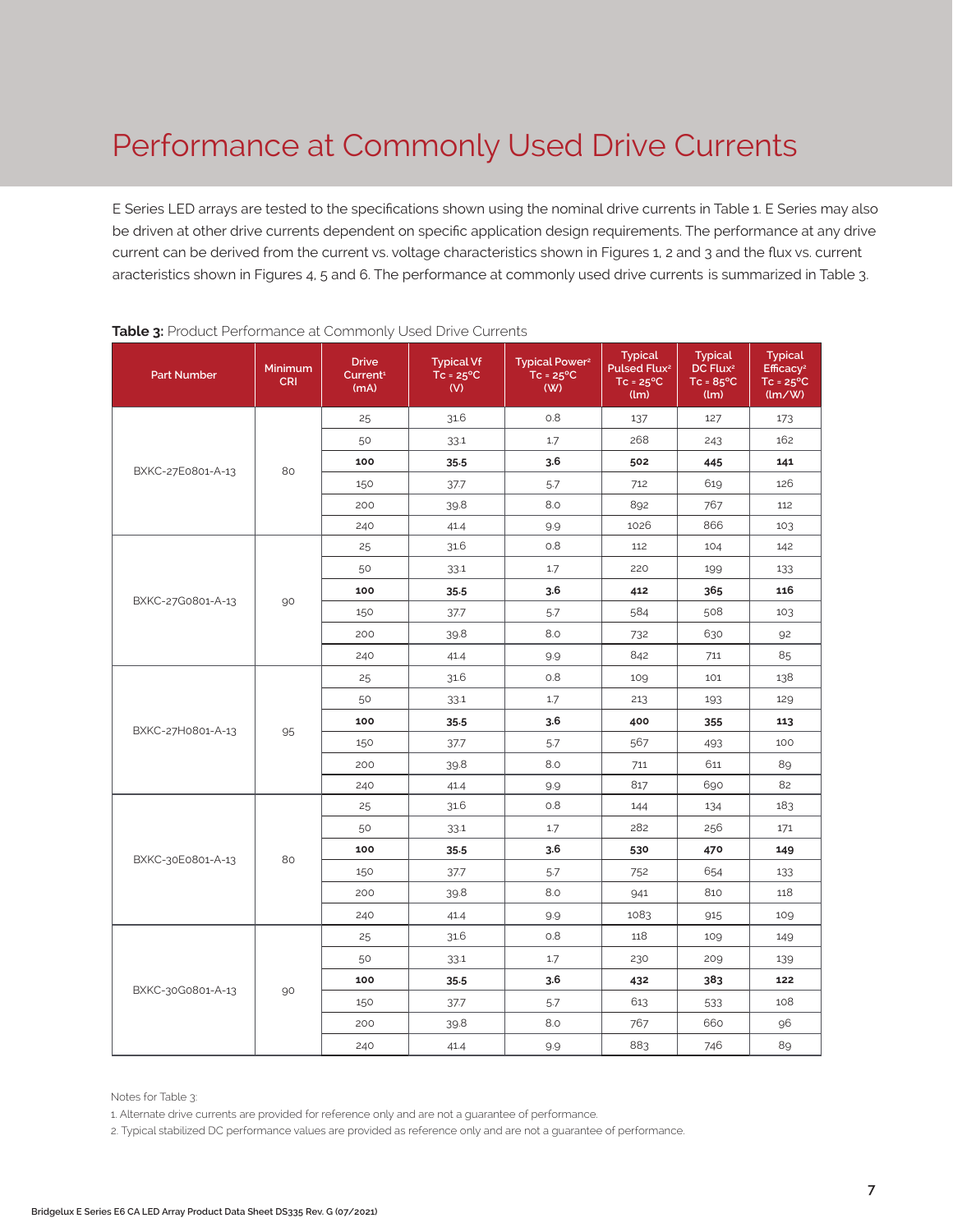| <b>Part Number</b> | Minimum<br><b>CRI</b> | <b>Drive</b><br>Current <sup>1</sup><br>(mA) | <b>Typical Vf</b><br>$Tc = 25^{\circ}C$<br>(V) | <b>Typical Power<sup>2</sup></b><br>$Tc = 25^{\circ}C$<br>(W) | <b>Typical</b><br>Pulsed Flux <sup>2</sup><br>$Tc = 25^{\circ}C$<br>(lm) | <b>Typical</b><br>DC Flux <sup>2</sup><br>$Tc = 85^{\circ}C$<br>(lm) | <b>Typical</b><br>Efficacy <sup>2</sup><br>$Tc = 25^{\circ}C$<br>(lm/W) |
|--------------------|-----------------------|----------------------------------------------|------------------------------------------------|---------------------------------------------------------------|--------------------------------------------------------------------------|----------------------------------------------------------------------|-------------------------------------------------------------------------|
|                    |                       | 25                                           | 31.6                                           | 0.8                                                           | 112                                                                      | 103                                                                  | 141                                                                     |
|                    |                       | 50                                           | 33.1                                           | 1.7                                                           | 219                                                                      | 198                                                                  | 132                                                                     |
|                    |                       | 100                                          | 35.5                                           | 3.6                                                           | 410                                                                      | 363                                                                  | 115                                                                     |
| BXKC-30H0801-A-13  | 95                    | 150                                          | 37.7                                           | 5.7                                                           | 582                                                                      | 506                                                                  | 103                                                                     |
|                    |                       | 200                                          | 39.8                                           | 8.0                                                           | 728                                                                      | 627                                                                  | 91                                                                      |
|                    |                       | 240                                          | 41.4                                           | 9.9                                                           | 838                                                                      | 708                                                                  | 84                                                                      |
|                    |                       | 25                                           | 31.6                                           | 0.8                                                           | 148                                                                      | 137                                                                  | 187                                                                     |
|                    |                       | 50                                           | 33.1                                           | 1.7                                                           | 289                                                                      | 262                                                                  | 175                                                                     |
|                    |                       | 100                                          | 35.5                                           | 3.6                                                           | 542                                                                      | 481                                                                  | 153                                                                     |
| BXKC-35E0801-A-13  | 80                    | 150                                          | 37.7                                           | 5.7                                                           | 769                                                                      | 669                                                                  | 136                                                                     |
|                    |                       | 200                                          | 39.8                                           | 8.0                                                           | 963                                                                      | 828                                                                  | 121                                                                     |
|                    |                       | 240                                          | 41.4                                           | 9.9                                                           | 1107                                                                     | 936                                                                  | 111                                                                     |
|                    |                       | 25                                           | 31.6                                           | 0.8                                                           | 121                                                                      | 112                                                                  | 153                                                                     |
|                    |                       | 50                                           | 33.1                                           | 1.7                                                           | 236                                                                      | 214                                                                  | 143                                                                     |
|                    | 90                    | 100                                          | 35.5                                           | 3.6                                                           | 443                                                                      | 393                                                                  | 125                                                                     |
| BXKC-35G0801-A-13  |                       | 150                                          | 37.7                                           | 5.7                                                           | 628                                                                      | 546                                                                  | 111                                                                     |
|                    |                       | 200                                          | 39.8                                           | 8.0                                                           | 787                                                                      | 677                                                                  | 99                                                                      |
|                    |                       | 240                                          | 41.4                                           | 9.9                                                           | 905                                                                      | 765                                                                  | 91                                                                      |
|                    | 95                    | 25                                           | 31.6                                           | 0.8                                                           | 119                                                                      | 110                                                                  | 150                                                                     |
|                    |                       | 50                                           | 33.1                                           | 1.7                                                           | 232                                                                      | 210                                                                  | 140                                                                     |
|                    |                       | 100                                          | 35.5                                           | 3.6                                                           | 435                                                                      | 386                                                                  | 123                                                                     |
| BXKC-35H0801-A-13  |                       | 150                                          | 37.7                                           | 5.7                                                           | 617                                                                      | 537                                                                  | 109                                                                     |
|                    |                       | 200                                          | 39.8                                           | 8.0                                                           | 773                                                                      | 665                                                                  | 97                                                                      |
|                    |                       | 240                                          | 41.4                                           | 9.9                                                           | 889                                                                      | 751                                                                  | 89                                                                      |
|                    |                       | 25                                           | 31.6                                           | 0.8                                                           | 149                                                                      | 138                                                                  | 189                                                                     |
|                    |                       | 50                                           | 33.1                                           | 1.7                                                           | 292                                                                      | 265                                                                  | 176                                                                     |
|                    | 80                    | 100                                          | 35.5                                           | 3.6                                                           | 547                                                                      | 485                                                                  | 154                                                                     |
| BXKC-40E0801-A-13  |                       | 150                                          | 37.7                                           | 5.7                                                           | 776                                                                      | 675                                                                  | 137                                                                     |
|                    |                       | 200                                          | 39.8                                           | 8.0                                                           | 972                                                                      | 836                                                                  | 122                                                                     |
|                    |                       | 240                                          | 41.4                                           | 9.9                                                           | 1118                                                                     | 944                                                                  | 112                                                                     |
|                    |                       | 25                                           | 31.6                                           | 0.8                                                           | 125                                                                      | 116                                                                  | 158                                                                     |
|                    |                       | 50                                           | 33.1                                           | 1.7                                                           | 245                                                                      | 222                                                                  | 148                                                                     |
|                    |                       | 100                                          | 35.5                                           | 3.6                                                           | 459                                                                      | 407                                                                  | 129                                                                     |
| BXKC-40G0801-A-13  | 90                    | 150                                          | 37.7                                           | 5.7                                                           | 651                                                                      | 566                                                                  | 115                                                                     |
|                    |                       | 200                                          | 39.8                                           | 8.0                                                           | 815                                                                      | 702                                                                  | 102                                                                     |
|                    |                       | 240                                          | 41.4                                           | 9.9                                                           | 938                                                                      | 792                                                                  | 94                                                                      |

#### **Table 3:** Product Performance at Commonly Used Drive Currents

Notes for Table 3:

1. Alternate drive currents are provided for reference only and are not a guarantee of performance.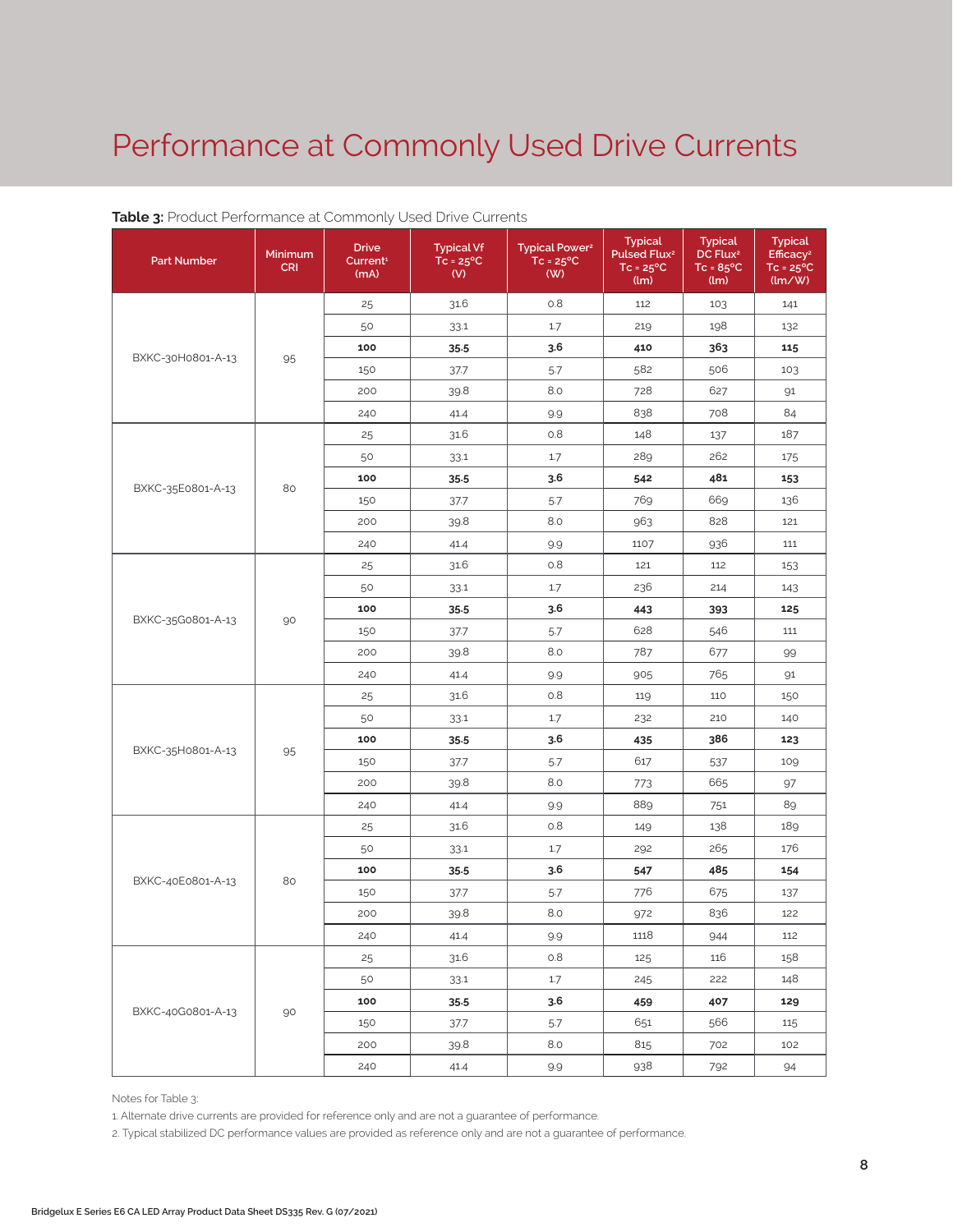| <b>Part Number</b> | Minimum<br><b>CRI</b> | <b>Drive</b><br>Current <sup>1</sup><br>(mA) | <b>Typical Vf</b><br>$Tc = 25^{\circ}C$<br>(V) | <b>Typical Power<sup>2</sup></b><br>$Tc = 25^{\circ}C$<br>(W) | <b>Typical</b><br>Pulsed Flux <sup>2</sup><br>$Tc = 25^{\circ}C$<br>(lm) | <b>Typical</b><br>DC Flux <sup>2</sup><br>$Tc = 85^{\circ}C$<br>(lm) | <b>Typical</b><br>Efficacy <sup>2</sup><br>$Tc = 25^{\circ}C$<br>(lm/W) |
|--------------------|-----------------------|----------------------------------------------|------------------------------------------------|---------------------------------------------------------------|--------------------------------------------------------------------------|----------------------------------------------------------------------|-------------------------------------------------------------------------|
|                    |                       | 25                                           | 31.6                                           | 0.8                                                           | 121                                                                      | 112                                                                  | 153                                                                     |
|                    |                       | 50                                           | 33.1                                           | 1.7                                                           | 237                                                                      | 215                                                                  | 144                                                                     |
|                    |                       | 100                                          | 35.5                                           | 3.6                                                           | 445                                                                      | 395                                                                  | 125                                                                     |
| BXKC-40H0801-A-13  | 95                    | 150                                          | 37.7                                           | 5.7                                                           | 631                                                                      | 549                                                                  | 111                                                                     |
|                    |                       | 200                                          | 39.8                                           | 8.0                                                           | 791                                                                      | 680                                                                  | 99                                                                      |
|                    |                       | 240                                          | 41.4                                           | 9.9                                                           | 909                                                                      | 768                                                                  | 91                                                                      |
|                    |                       | 25                                           | 31.6                                           | 0.8                                                           | 153                                                                      | 142                                                                  | 194                                                                     |
|                    |                       | 50                                           | 33.1                                           | 1.7                                                           | 300                                                                      | 272                                                                  | 182                                                                     |
|                    |                       | 100                                          | 35.5                                           | 3.6                                                           | 563                                                                      | 499                                                                  | 159                                                                     |
| BXKC-50E0801-A-14  | 80                    | 150                                          | 37.7                                           | 5.7                                                           | 799                                                                      | 695                                                                  | 141                                                                     |
|                    |                       | 200                                          | 39.8                                           | 8.0                                                           | 1000                                                                     | 861                                                                  | 126                                                                     |
|                    |                       | 240                                          | 41.4                                           | 9.9                                                           | 1150                                                                     | 972                                                                  | 116                                                                     |
|                    |                       | 25                                           | 31.6                                           | 0.8                                                           | 128                                                                      | 118                                                                  | 162                                                                     |
|                    |                       | 50                                           | 33.1                                           | 1.7                                                           | 250                                                                      | 227                                                                  | 152                                                                     |
|                    | 90                    | 100                                          | 35.5                                           | 3.6                                                           | 470                                                                      | 417                                                                  | 132                                                                     |
| BXKC-50G0801-A-14  |                       | 150                                          | 37.7                                           | 5.7                                                           | 667                                                                      | 580                                                                  | 118                                                                     |
|                    |                       | 200                                          | 39.8                                           | 8.0                                                           | 835                                                                      | 718                                                                  | 105                                                                     |
|                    |                       | 240                                          | 41.4                                           | 9.9                                                           | 960                                                                      | 811                                                                  | 97                                                                      |
|                    | 80                    | 25                                           | 31.6                                           | 0.8                                                           | 153                                                                      | 142                                                                  | 194                                                                     |
|                    |                       | 50                                           | 33.1                                           | 1.7                                                           | 300                                                                      | 272                                                                  | 182                                                                     |
|                    |                       | 100                                          | 35.5                                           | 3.6                                                           | 563                                                                      | 499                                                                  | 159                                                                     |
| BXKC-56E0801-A-14  |                       | 150                                          | 37.7                                           | 5.7                                                           | 799                                                                      | 695                                                                  | 141                                                                     |
|                    |                       | 200                                          | 39.8                                           | 8.0                                                           | 1000                                                                     | 861                                                                  | 126                                                                     |
|                    |                       | 240                                          | 41.4                                           | 9.9                                                           | 1150                                                                     | 972                                                                  | 116                                                                     |
|                    |                       | 25                                           | 31.6                                           | 0.8                                                           | 153                                                                      | 142                                                                  | 194                                                                     |
|                    |                       | 50                                           | 33.1                                           | 1.7                                                           | 300                                                                      | 272                                                                  | 182                                                                     |
|                    | 80                    | 100                                          | 35.5                                           | 3.6                                                           | 563                                                                      | 499                                                                  | 159                                                                     |
| BXKC-65E0801-A-14  |                       | 150                                          | 37.7                                           | 5.7                                                           | 799                                                                      | 695                                                                  | 141                                                                     |
|                    |                       | 200                                          | 39.8                                           | 8.0                                                           | 1000                                                                     | 861                                                                  | 126                                                                     |
|                    |                       | 240                                          | 41.4                                           | 9.9                                                           | 1150                                                                     | 972                                                                  | 116                                                                     |
|                    |                       | 50                                           | 15.8                                           | 0.8                                                           | 137                                                                      | 127                                                                  | 173                                                                     |
|                    |                       | 100                                          | 16.5                                           | 1.7                                                           | 268                                                                      | 243                                                                  | 162                                                                     |
|                    |                       | 200                                          | 17.8                                           | 3.6                                                           | 502                                                                      | 445                                                                  | 141                                                                     |
| BXKC-27E0801-B-13  | 80                    | 300                                          | 18.9                                           | 5.7                                                           | 712                                                                      | 619                                                                  | 126                                                                     |
|                    |                       | 400                                          | 19.9                                           | 8.0                                                           | 892                                                                      | 767                                                                  | 112                                                                     |
|                    |                       | 480                                          | 20.7                                           | 9.9                                                           | 1026                                                                     | 866                                                                  | 103                                                                     |

#### **Table 3:** Product Performance at Commonly Used Drive Currents

Notes for Table 3:

1. Alternate drive currents are provided for reference only and are not a guarantee of performance.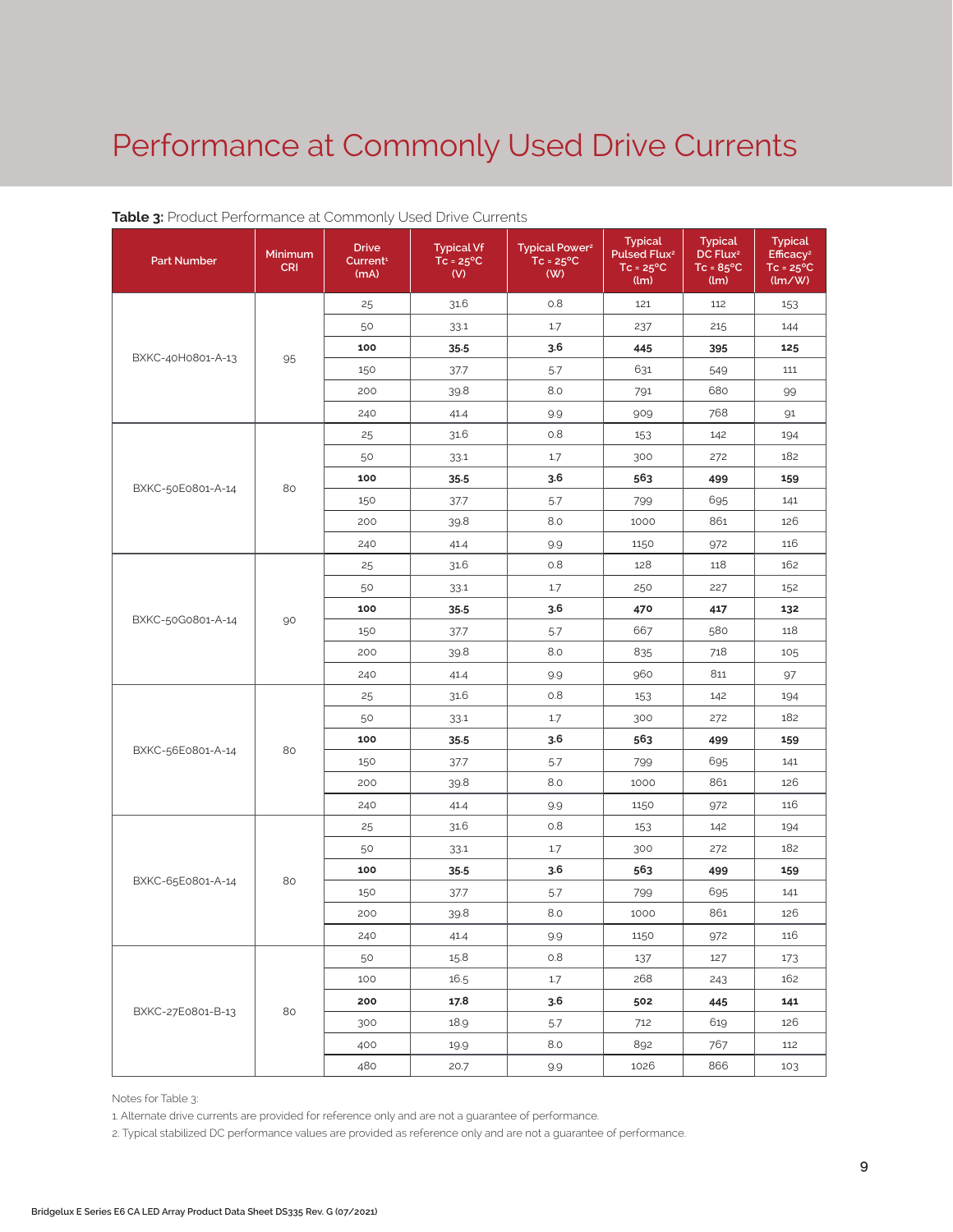| <b>Part Number</b> | <b>Minimum</b><br><b>CRI</b> | <b>Drive</b><br>Current <sup>1</sup><br>(mA) | <b>Typical Vf</b><br>$TC = 25^{\circ}C$<br>(V) | <b>Typical Power<sup>2</sup></b><br>$Tc = 25^{\circ}C$<br>(W) | <b>Typical</b><br>Pulsed Flux <sup>2</sup><br>$Tc = 25^{\circ}C$<br>(lm) | <b>Typical</b><br>DC Flux <sup>2</sup><br>$Tc = 85^{\circ}C$<br>(lm) | <b>Typical</b><br>Efficacy <sup>2</sup><br>$Tc = 25^{\circ}C$<br>(lm/W) |
|--------------------|------------------------------|----------------------------------------------|------------------------------------------------|---------------------------------------------------------------|--------------------------------------------------------------------------|----------------------------------------------------------------------|-------------------------------------------------------------------------|
|                    |                              | 50                                           | 15.8                                           | 0.8                                                           | 112                                                                      | 104                                                                  | 142                                                                     |
|                    |                              | 100                                          | 16.5                                           | 1.7                                                           | 220                                                                      | 199                                                                  | 133                                                                     |
|                    |                              | 200                                          | 17.8                                           | 3.6                                                           | 412                                                                      | 365                                                                  | 116                                                                     |
| BXKC-27G0801-B-13  | 90                           | 300                                          | 18.9                                           | 5.7                                                           | 584                                                                      | 508                                                                  | 103                                                                     |
|                    |                              | 400                                          | 19.9                                           | 8.0                                                           | 732                                                                      | 630                                                                  | 92                                                                      |
|                    |                              | 480                                          | 20.7                                           | 9.9                                                           | 842                                                                      | 711                                                                  | 85                                                                      |
|                    |                              | 50                                           | 15.8                                           | 0.8                                                           | 109                                                                      | 101                                                                  | 138                                                                     |
|                    |                              | 100                                          | 16.5                                           | 1.7                                                           | 213                                                                      | 193                                                                  | 129                                                                     |
|                    |                              | 200                                          | 17.8                                           | 3.6                                                           | 400                                                                      | 355                                                                  | 113                                                                     |
| BXKC-27H0801-B-13  | 95                           | 300                                          | 18.9                                           | 5.7                                                           | 567                                                                      | 493                                                                  | 100                                                                     |
|                    |                              | 400                                          | 19.9                                           | 8.0                                                           | 711                                                                      | 611                                                                  | 89                                                                      |
|                    |                              | 480                                          | 20.7                                           | 9.9                                                           | 817                                                                      | 690                                                                  | 82                                                                      |
|                    |                              | 50                                           | 15.8                                           | 0.8                                                           | 144                                                                      | 134                                                                  | 183                                                                     |
|                    |                              | 100                                          | 16.5                                           | 1.7                                                           | 282                                                                      | 256                                                                  | 171                                                                     |
|                    | 80                           | 200                                          | 17.8                                           | 3.6                                                           | 530                                                                      | 470                                                                  | 149                                                                     |
| BXKC-30E0801-B-13  |                              | 300                                          | 18.9                                           | 5.7                                                           | 752                                                                      | 654                                                                  | 133                                                                     |
|                    |                              | 400                                          | 19.9                                           | 8.0                                                           | 941                                                                      | 810                                                                  | 118                                                                     |
|                    |                              | 480                                          | 20.7                                           | 9.9                                                           | 1083                                                                     | 915                                                                  | 109                                                                     |
|                    | 90                           | 50                                           | 15.8                                           | 0.8                                                           | 118                                                                      | 109                                                                  | 149                                                                     |
|                    |                              | 100                                          | 16.5                                           | 1.7                                                           | 230                                                                      | 209                                                                  | 139                                                                     |
|                    |                              | 200                                          | 17.8                                           | 3.6                                                           | 432                                                                      | 383                                                                  | 122                                                                     |
| BXKC-30G0801-B-13  |                              | 300                                          | 18.9                                           | 5.7                                                           | 613                                                                      | 533                                                                  | 108                                                                     |
|                    |                              | 400                                          | 19.9                                           | 8.0                                                           | 767                                                                      | 660                                                                  | 96                                                                      |
|                    |                              | 480                                          | 20.7                                           | 9.9                                                           | 883                                                                      | 746                                                                  | 89                                                                      |
|                    |                              | 50                                           | 15.8                                           | 0.8                                                           | 112                                                                      | 103                                                                  | 141                                                                     |
|                    |                              | 100                                          | 16.5                                           | 1.7                                                           | 219                                                                      | 198                                                                  | 132                                                                     |
|                    |                              | 200                                          | 17.8                                           | 3.6                                                           | 410                                                                      | 363                                                                  | 115                                                                     |
| BXKC-30H0801-B-13  | 95                           | 300                                          | 18.9                                           | 5.7                                                           | 582                                                                      | 506                                                                  | 103                                                                     |
|                    |                              | 400                                          | 19.9                                           | 8.0                                                           | 728                                                                      | 627                                                                  | 91                                                                      |
|                    |                              | 480                                          | 20.7                                           | 9.9                                                           | 838                                                                      | 708                                                                  | 84                                                                      |
|                    |                              | 50                                           | 15.8                                           | 0.8                                                           | 148                                                                      | 137                                                                  | 187                                                                     |
|                    |                              | 100                                          | 16.5                                           | 1.7                                                           | 289                                                                      | 262                                                                  | 175                                                                     |
|                    |                              | 200                                          | 17.8                                           | 3.6                                                           | 542                                                                      | 481                                                                  | 153                                                                     |
| BXKC-35E0801-B-13  | 80                           | 300                                          | 18.9                                           | 5.7                                                           | 769                                                                      | 669                                                                  | 136                                                                     |
|                    |                              | 400                                          | 19.9                                           | 8.0                                                           | 963                                                                      | 828                                                                  | 121                                                                     |
|                    |                              | 480                                          | 20.7                                           | $9.9\,$                                                       | 1107                                                                     | 936                                                                  | 111                                                                     |

#### **Table 3:** Product Performance at Commonly Used Drive Currents

Notes for Table 3:

1. Alternate drive currents are provided for reference only and are not a guarantee of performance.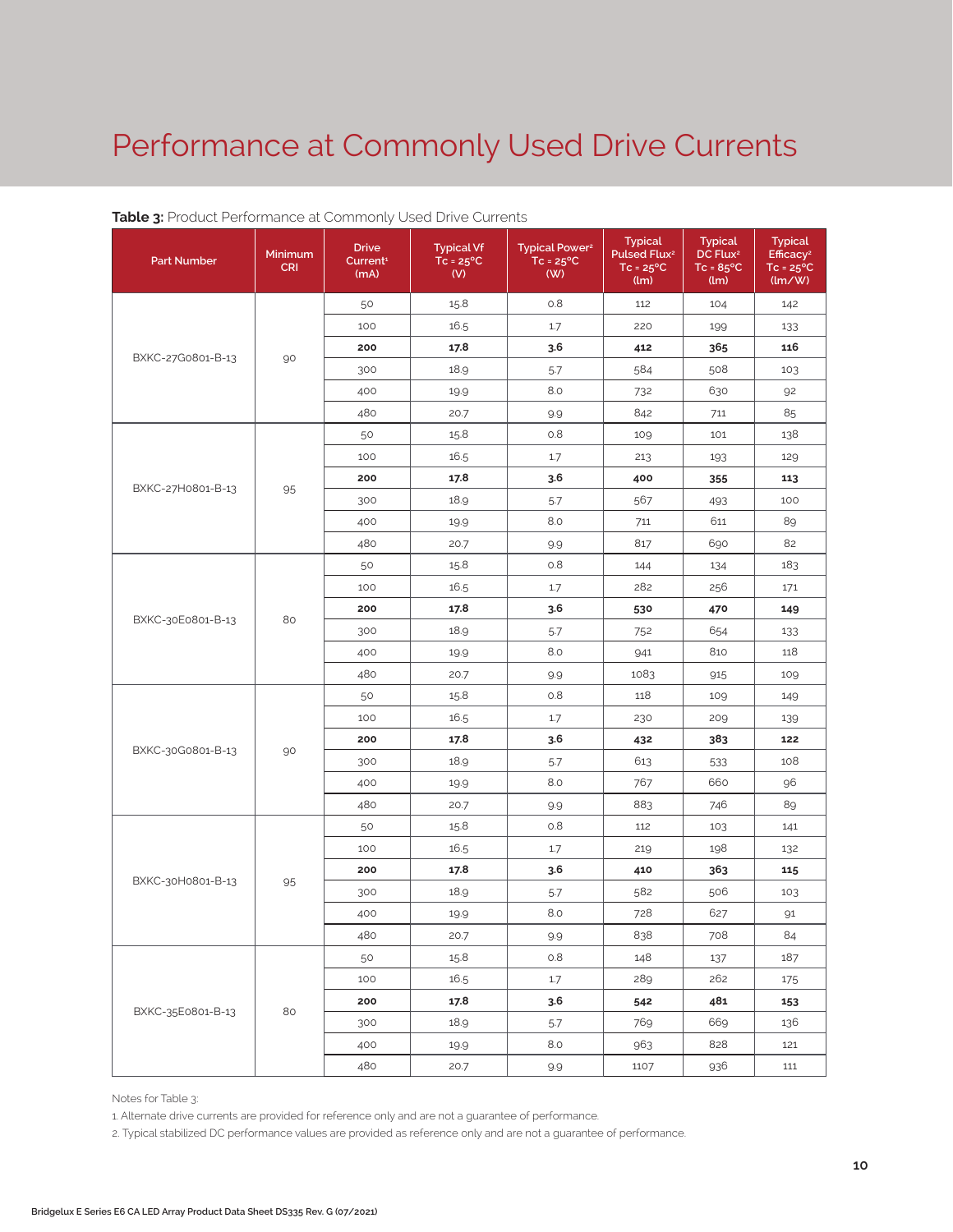| <b>Part Number</b> | Minimum<br><b>CRI</b> | <b>Drive</b><br>Current <sup>1</sup><br>(mA) | <b>Typical Vf</b><br>$Tc = 25^{\circ}C$<br>(V) | <b>Typical Power<sup>2</sup></b><br>$Tc = 25^{\circ}C$<br>(W) | <b>Typical</b><br>Pulsed Flux <sup>2</sup><br>$Tc = 25^{\circ}C$<br>(lm) | <b>Typical</b><br>DC Flux <sup>2</sup><br>$Tc = 85^{\circ}C$<br>(lm) | <b>Typical</b><br>Efficacy <sup>2</sup><br>$Tc = 25^{\circ}C$<br>(lm/W) |
|--------------------|-----------------------|----------------------------------------------|------------------------------------------------|---------------------------------------------------------------|--------------------------------------------------------------------------|----------------------------------------------------------------------|-------------------------------------------------------------------------|
|                    |                       | 50                                           | 15.8                                           | 0.8                                                           | 121                                                                      | 112                                                                  | 153                                                                     |
|                    |                       | 100                                          | 16.5                                           | 1.7                                                           | 236                                                                      | 214                                                                  | 143                                                                     |
|                    |                       | 200                                          | 17.8                                           | 3.6                                                           | 443                                                                      | 393                                                                  | 125                                                                     |
| BXKC-35G0801-B-13  | 90                    | 300                                          | 18.9                                           | 5.7                                                           | 628                                                                      | 546                                                                  | 111                                                                     |
|                    |                       | 400                                          | 19.9                                           | 8.0                                                           | 787                                                                      | 677                                                                  | 99                                                                      |
|                    |                       | 480                                          | 20.7                                           | 9.9                                                           | 905                                                                      | 765                                                                  | 91                                                                      |
|                    |                       | 50                                           | 15.8                                           | 0.8                                                           | 119                                                                      | 110                                                                  | 150                                                                     |
|                    |                       | 100                                          | 16.5                                           | 1.7                                                           | 232                                                                      | 210                                                                  | 140                                                                     |
|                    |                       | 200                                          | 17.8                                           | 3.6                                                           | 435                                                                      | 386                                                                  | 123                                                                     |
| BXKC-35H0801-B-13  | 95                    | 300                                          | 18.9                                           | 5.7                                                           | 617                                                                      | 537                                                                  | 109                                                                     |
|                    |                       | 400                                          | 19.9                                           | 8.0                                                           | 773                                                                      | 665                                                                  | 97                                                                      |
|                    |                       | 480                                          | 20.7                                           | 9.9                                                           | 889                                                                      | 751                                                                  | 89                                                                      |
|                    |                       | 50                                           | 15.8                                           | 0.8                                                           | 149                                                                      | 138                                                                  | 189                                                                     |
|                    |                       | 100                                          | 16.5                                           | 1.7                                                           | 292                                                                      | 265                                                                  | 176                                                                     |
|                    | 80                    | 200                                          | 17.8                                           | 3.6                                                           | 547                                                                      | 485                                                                  | 154                                                                     |
| BXKC-40E0801-B-13  |                       | 300                                          | 18.9                                           | 5.7                                                           | 776                                                                      | 675                                                                  | 137                                                                     |
|                    |                       | 400                                          | 19.9                                           | 8.0                                                           | 972                                                                      | 836                                                                  | 122                                                                     |
|                    |                       | 480                                          | 20.7                                           | 9.9                                                           | 1118                                                                     | 944                                                                  | 112                                                                     |
|                    | 90                    | 50                                           | 15.8                                           | 0.8                                                           | 125                                                                      | 116                                                                  | 158                                                                     |
|                    |                       | 100                                          | 16.5                                           | 1.7                                                           | 245                                                                      | 222                                                                  | 148                                                                     |
|                    |                       | 200                                          | 17.8                                           | 3.6                                                           | 459                                                                      | 407                                                                  | 129                                                                     |
| BXKC-40G0801-B-13  |                       | 300                                          | 18.9                                           | 5.7                                                           | 651                                                                      | 566                                                                  | 115                                                                     |
|                    |                       | 400                                          | 19.9                                           | 8.0                                                           | 815                                                                      | 702                                                                  | 102                                                                     |
|                    |                       | 480                                          | 20.7                                           | 9.9                                                           | 938                                                                      | 792                                                                  | 94                                                                      |
|                    |                       | 50                                           | 15.8                                           | 0.8                                                           | 121                                                                      | 112                                                                  | 153                                                                     |
|                    |                       | 100                                          | 16.5                                           | 1.7                                                           | 237                                                                      | 215                                                                  | 144                                                                     |
| BXKC-40H0801-B-13  |                       | 200                                          | 17.8                                           | 3.6                                                           | 445                                                                      | 395                                                                  | 125                                                                     |
|                    | 95                    | 300                                          | 18.9                                           | 5.7                                                           | 631                                                                      | 549                                                                  | 111                                                                     |
|                    |                       | 400                                          | 19.9                                           | 8.0                                                           | 791                                                                      | 680                                                                  | 99                                                                      |
|                    |                       | 480                                          | 20.7                                           | 9.9                                                           | 909                                                                      | 768                                                                  | 91                                                                      |
|                    |                       | 50                                           | 15.8                                           | 0.8                                                           | 153                                                                      | 142                                                                  | 194                                                                     |
|                    |                       | 100                                          | 16.5                                           | 1.7                                                           | 300                                                                      | 272                                                                  | 182                                                                     |
|                    | 80                    | 200                                          | 17.8                                           | 3.6                                                           | 563                                                                      | 499                                                                  | 159                                                                     |
| BXKC-50E0801-B-14  |                       | 300                                          | 18.9                                           | 5.7                                                           | 799                                                                      | 695                                                                  | 141                                                                     |
|                    |                       | 400                                          | 19.9                                           | 8.0                                                           | 1000                                                                     | 861                                                                  | 126                                                                     |
|                    |                       | 480                                          | 20.7                                           | 9.9                                                           | 1150                                                                     | 972                                                                  | 116                                                                     |

#### **Table 3:** Product Performance at Commonly Used Drive Currents

Notes for Table 3:

1. Alternate drive currents are provided for reference only and are not a guarantee of performance.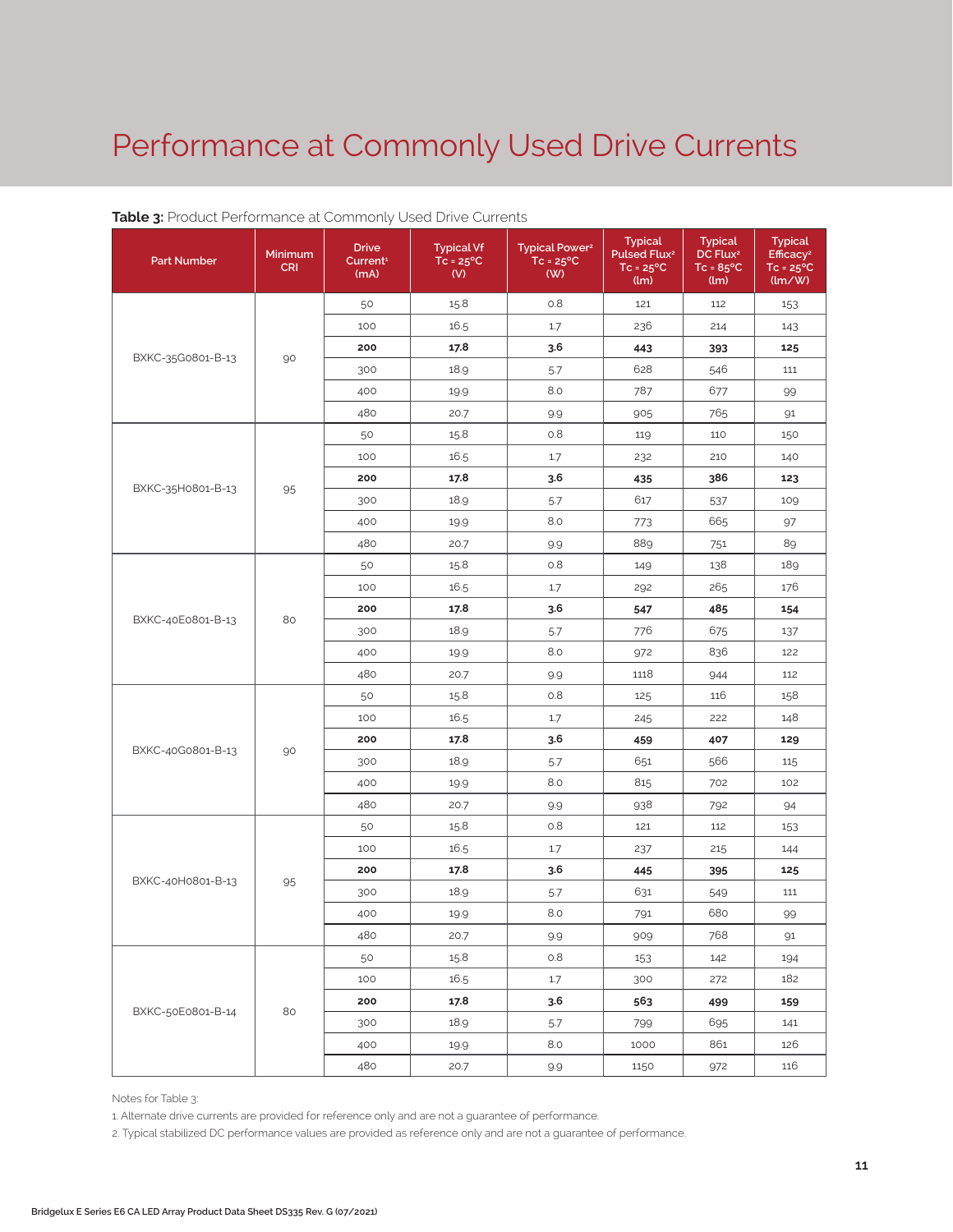| <b>Part Number</b> | Minimum<br><b>CRI</b> | <b>Drive</b><br>Current <sup>1</sup><br>(mA) | <b>Typical Vf</b><br>$Tc = 25^{\circ}C$<br>(V) | <b>Typical Power<sup>2</sup></b><br>$Tc = 25^{\circ}C$<br>(W) | <b>Typical</b><br>Pulsed Flux <sup>2</sup><br>$Tc = 25^{\circ}C$<br>(lm) | <b>Typical</b><br>DC Flux <sup>2</sup><br>$Tc = 85^{\circ}C$<br>(lm) | <b>Typical</b><br>Efficacy <sup>2</sup><br>$Tc = 25^{\circ}C$<br>(lm/W) |
|--------------------|-----------------------|----------------------------------------------|------------------------------------------------|---------------------------------------------------------------|--------------------------------------------------------------------------|----------------------------------------------------------------------|-------------------------------------------------------------------------|
|                    |                       | 50                                           | 15.8                                           | 0.8                                                           | 128                                                                      | 118                                                                  | 162                                                                     |
|                    |                       | 100                                          | 16.5                                           | 1.7                                                           | 250                                                                      | 227                                                                  | 152                                                                     |
|                    |                       | 200                                          | 17.8                                           | 3.6                                                           | 470                                                                      | 417                                                                  | 132                                                                     |
| BXKC-50G0801-B-14  | 90                    | 300                                          | 18.9                                           | 5.7                                                           | 667                                                                      | 580                                                                  | 118                                                                     |
|                    |                       | 400                                          | 19.9                                           | 8.0                                                           | 835                                                                      | 718                                                                  | 105                                                                     |
|                    |                       | 480                                          | 20.7                                           | 9.9                                                           | 960                                                                      | 811                                                                  | 97                                                                      |
|                    |                       | 50                                           | 15.8                                           | 0.8                                                           | 153                                                                      | 142                                                                  | 194                                                                     |
|                    |                       | 100                                          | 16.5                                           | 1.7                                                           | 300                                                                      | 272                                                                  | 182                                                                     |
|                    |                       | 200                                          | 17.8                                           | 3.6                                                           | 563                                                                      | 499                                                                  | 159                                                                     |
| BXKC-56E0801-B-14  | 80                    | 300                                          | 18.9                                           | 5.7                                                           | 799                                                                      | 695                                                                  | 141                                                                     |
|                    |                       | 400                                          | 19.9                                           | 8.0                                                           | 1000                                                                     | 861                                                                  | 126                                                                     |
|                    |                       | 480                                          | 20.7                                           | 9.9                                                           | 1150                                                                     | 972                                                                  | 116                                                                     |
|                    |                       | 50                                           | 15.8                                           | 0.8                                                           | 153                                                                      | 142                                                                  | 194                                                                     |
|                    |                       | 100                                          | 16.5                                           | 1.7                                                           | 300                                                                      | 272                                                                  | 182                                                                     |
|                    | 80                    | 200                                          | 17.8                                           | 3.6                                                           | 563                                                                      | 499                                                                  | 159                                                                     |
| BXKC-65E0801-B-14  |                       | 300                                          | 18.9                                           | 5.7                                                           | 799                                                                      | 695                                                                  | 141                                                                     |
|                    |                       | 400                                          | 19.9                                           | 8.0                                                           | 1000                                                                     | 861                                                                  | 126                                                                     |
|                    |                       | 480                                          | 20.7                                           | 9.9                                                           | 1150                                                                     | 972                                                                  | 116                                                                     |
|                    | 80                    | 100                                          | 7.9                                            | 0.8                                                           | 137                                                                      | 127                                                                  | 173                                                                     |
|                    |                       | 200                                          | 8.3                                            | 1.7                                                           | 268                                                                      | 243                                                                  | 162                                                                     |
|                    |                       | 400                                          | 8.9                                            | 3.6                                                           | 502                                                                      | 445                                                                  | 141                                                                     |
| BXKC-27E0801-D-13  |                       | 600                                          | 9.4                                            | 5.7                                                           | 712                                                                      | 619                                                                  | 126                                                                     |
|                    |                       | 800                                          | 10.0                                           | 8.0                                                           | 892                                                                      | 767                                                                  | 112                                                                     |
|                    |                       | 960                                          | 10.4                                           | 9.9                                                           | 1026                                                                     | 866                                                                  | 103                                                                     |
|                    |                       | 100                                          | 7.9                                            | 0.8                                                           | 112                                                                      | 104                                                                  | 142                                                                     |
|                    |                       | 200                                          | 8.3                                            | 1.7                                                           | 220                                                                      | 199                                                                  | 133                                                                     |
|                    |                       | 400                                          | 8.9                                            | 3.6                                                           | 412                                                                      | 365                                                                  | 116                                                                     |
| BXKC-27G0801-D-13  | 90                    | 600                                          | 9.4                                            | 5.7                                                           | 584                                                                      | 508                                                                  | 103                                                                     |
|                    |                       | 800                                          | 10.0                                           | 8.0                                                           | 732                                                                      | 630                                                                  | 92                                                                      |
|                    |                       | 960                                          | 10.4                                           | 9.9                                                           | 842                                                                      | 711                                                                  | 85                                                                      |
|                    |                       | 100                                          | 7.9                                            | 0.8                                                           | 144                                                                      | 134                                                                  | 183                                                                     |
|                    |                       | 200                                          | 8.3                                            | 1.7                                                           | 282                                                                      | 256                                                                  | 171                                                                     |
|                    |                       | 400                                          | 8.9                                            | 3.6                                                           | 530                                                                      | 470                                                                  | 149                                                                     |
| BXKC-30E0801-D-13  | 80                    | 600                                          | 9.4                                            | 5.7                                                           | 752                                                                      | 654                                                                  | 133                                                                     |
|                    |                       | 800                                          | 10.0                                           | 8.0                                                           | 941                                                                      | 810                                                                  | 118                                                                     |
|                    |                       | 960                                          | 10.4                                           | 9.9                                                           | 1083                                                                     | 915                                                                  | 109                                                                     |

#### **Table 3:** Product Performance at Commonly Used Drive Currents

Notes for Table 3:

1. Alternate drive currents are provided for reference only and are not a guarantee of performance.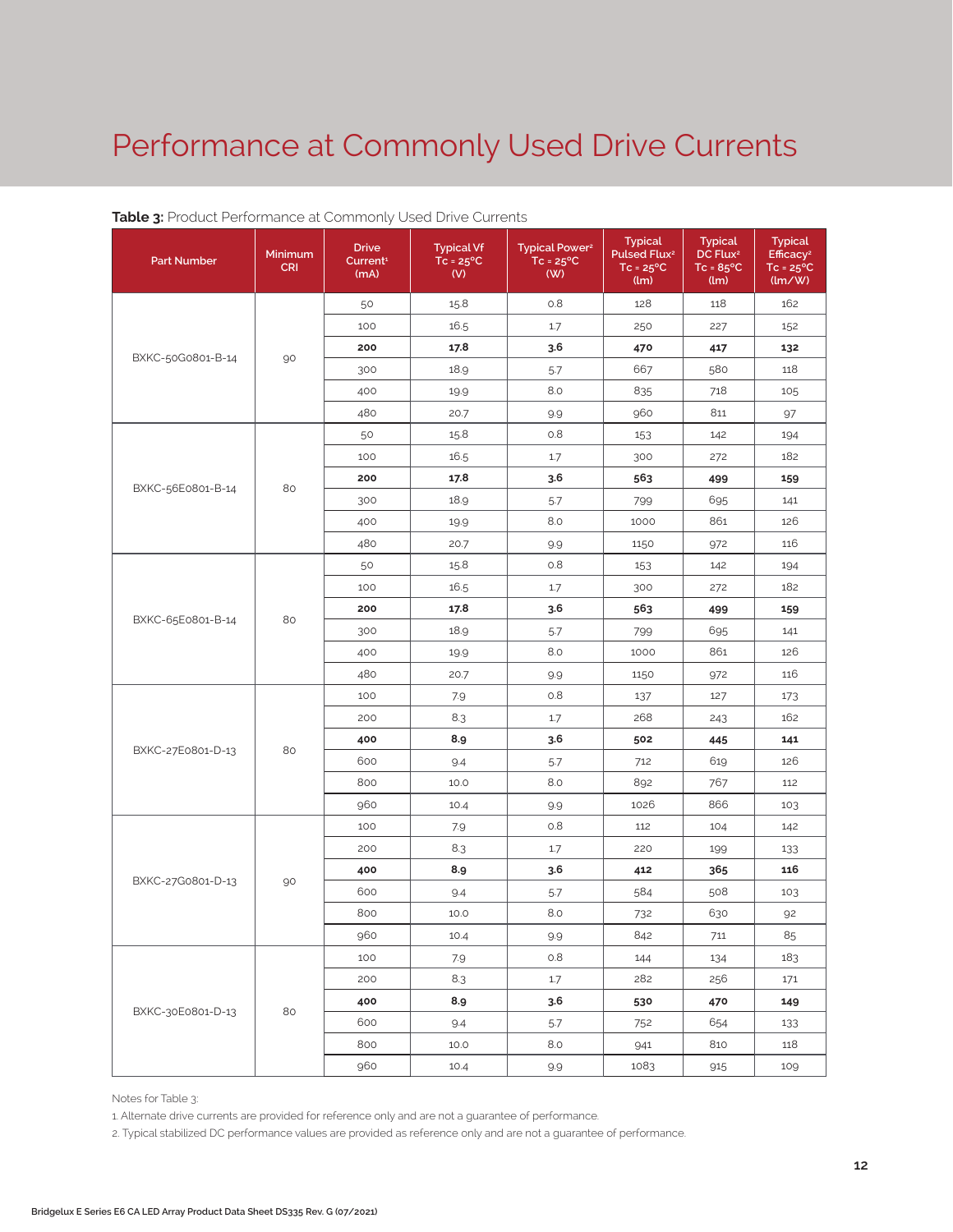| <b>Part Number</b> | Minimum<br><b>CRI</b> | <b>Drive</b><br>Current <sup>1</sup><br>(mA) | <b>Typical Vf</b><br>$Tc = 25^{\circ}C$<br>(V) | <b>Typical Power<sup>2</sup></b><br>$Tc = 25^{\circ}C$<br>(W) | <b>Typical</b><br>Pulsed Flux <sup>2</sup><br>$Tc = 25^{\circ}C$<br>(lm) | <b>Typical</b><br>DC Flux <sup>2</sup><br>$Tc = 85^{\circ}C$<br>(lm) | <b>Typical</b><br>Efficacy <sup>2</sup><br>$Tc = 25^{\circ}C$<br>(lm/W) |
|--------------------|-----------------------|----------------------------------------------|------------------------------------------------|---------------------------------------------------------------|--------------------------------------------------------------------------|----------------------------------------------------------------------|-------------------------------------------------------------------------|
|                    |                       | 100                                          | 7.9                                            | 0.8                                                           | 118                                                                      | 109                                                                  | 149                                                                     |
|                    |                       | 200                                          | 8.3                                            | 1.7                                                           | 230                                                                      | 209                                                                  | 139                                                                     |
|                    |                       | 400                                          | 8.9                                            | 3.6                                                           | 432                                                                      | 383                                                                  | 122                                                                     |
| BXKC-30G0801-D-13  | 90                    | 600                                          | 9.4                                            | 5.7                                                           | 613                                                                      | 533                                                                  | 108                                                                     |
|                    |                       | 800                                          | 10.0                                           | 8.0                                                           | 767                                                                      | 660                                                                  | 96                                                                      |
|                    |                       | 960                                          | 10.4                                           | 9.9                                                           | 883                                                                      | 746                                                                  | 89                                                                      |
|                    |                       | 100                                          | 7.9                                            | 0.8                                                           | 148                                                                      | 137                                                                  | 187                                                                     |
|                    |                       | 200                                          | 8.3                                            | 1.7                                                           | 289                                                                      | 262                                                                  | 175                                                                     |
|                    |                       | 400                                          | 8.9                                            | 3.6                                                           | 542                                                                      | 481                                                                  | 153                                                                     |
| BXKC-35E0801-D-13  | 80                    | 600                                          | 9.4                                            | 5.7                                                           | 769                                                                      | 669                                                                  | 136                                                                     |
|                    |                       | 800                                          | 10.0                                           | 8.0                                                           | 963                                                                      | 828                                                                  | 121                                                                     |
|                    |                       | 960                                          | 10.4                                           | 9.9                                                           | 1107                                                                     | 936                                                                  | 111                                                                     |
|                    |                       | 100                                          | 7.9                                            | 0.8                                                           | 121                                                                      | 112                                                                  | 153                                                                     |
|                    |                       | 200                                          | 8.3                                            | 1.7                                                           | 236                                                                      | 214                                                                  | 143                                                                     |
|                    | 90                    | 400                                          | 8.9                                            | 3.6                                                           | 443                                                                      | 393                                                                  | 125                                                                     |
| BXKC-35G0801-D-13  |                       | 600                                          | 9.4                                            | 5.7                                                           | 628                                                                      | 546                                                                  | 111                                                                     |
|                    |                       | 800                                          | 10.0                                           | 8.0                                                           | 787                                                                      | 677                                                                  | 99                                                                      |
|                    |                       | 960                                          | 10.4                                           | 9.9                                                           | 905                                                                      | 765                                                                  | 91                                                                      |
|                    | 80                    | 100                                          | 7.9                                            | 0.8                                                           | 149                                                                      | 138                                                                  | 189                                                                     |
|                    |                       | 200                                          | 8.3                                            | 1.7                                                           | 292                                                                      | 265                                                                  | 176                                                                     |
|                    |                       | 400                                          | 8.9                                            | 3.6                                                           | 547                                                                      | 485                                                                  | 154                                                                     |
| BXKC-40E0801-D-13  |                       | 600                                          | 9.4                                            | 5.7                                                           | 776                                                                      | 675                                                                  | 137                                                                     |
|                    |                       | 800                                          | 10.0                                           | 8.0                                                           | 972                                                                      | 836                                                                  | 122                                                                     |
|                    |                       | 960                                          | 10.4                                           | 9.9                                                           | 1118                                                                     | 944                                                                  | 112                                                                     |
|                    |                       | 100                                          | 7.9                                            | 0.8                                                           | 125                                                                      | 116                                                                  | 158                                                                     |
|                    |                       | 200                                          | 8.3                                            | 1.7                                                           | 245                                                                      | 222                                                                  | 148                                                                     |
|                    |                       | 400                                          | 8.9                                            | 3.6                                                           | 459                                                                      | 407                                                                  | 129                                                                     |
| BXKC-40G0801-D-13  | 90                    | 600                                          | 9.4                                            | 5.7                                                           | 651                                                                      | 566                                                                  | 115                                                                     |
|                    |                       | 800                                          | 10.0                                           | 8.0                                                           | 815                                                                      | 702                                                                  | 102                                                                     |
|                    |                       | 960                                          | 10.4                                           | 9.9                                                           | 938                                                                      | 792                                                                  | 94                                                                      |
|                    |                       | 100                                          | 7.9                                            | $0.8\,$                                                       | 153                                                                      | 142                                                                  | 194                                                                     |
|                    |                       | 200                                          | 8.3                                            | 1.7                                                           | 300                                                                      | 272                                                                  | 182                                                                     |
|                    |                       | 400                                          | 8.9                                            | 3.6                                                           | 563                                                                      | 499                                                                  | 159                                                                     |
| BXKC-50E0801-D-14  | 80                    | 600                                          | 9.4                                            | 5.7                                                           | 799                                                                      | 695                                                                  | 141                                                                     |
|                    |                       | 800                                          | 10.0                                           | 8.0                                                           | 1000                                                                     | 861                                                                  | 126                                                                     |
|                    |                       | 960                                          | 10.4                                           | 9.9                                                           | 1150                                                                     | 972                                                                  | 116                                                                     |

#### **Table 3:** Product Performance at Commonly Used Drive Currents

Notes for Table 3:

1. Alternate drive currents are provided for reference only and are not a guarantee of performance.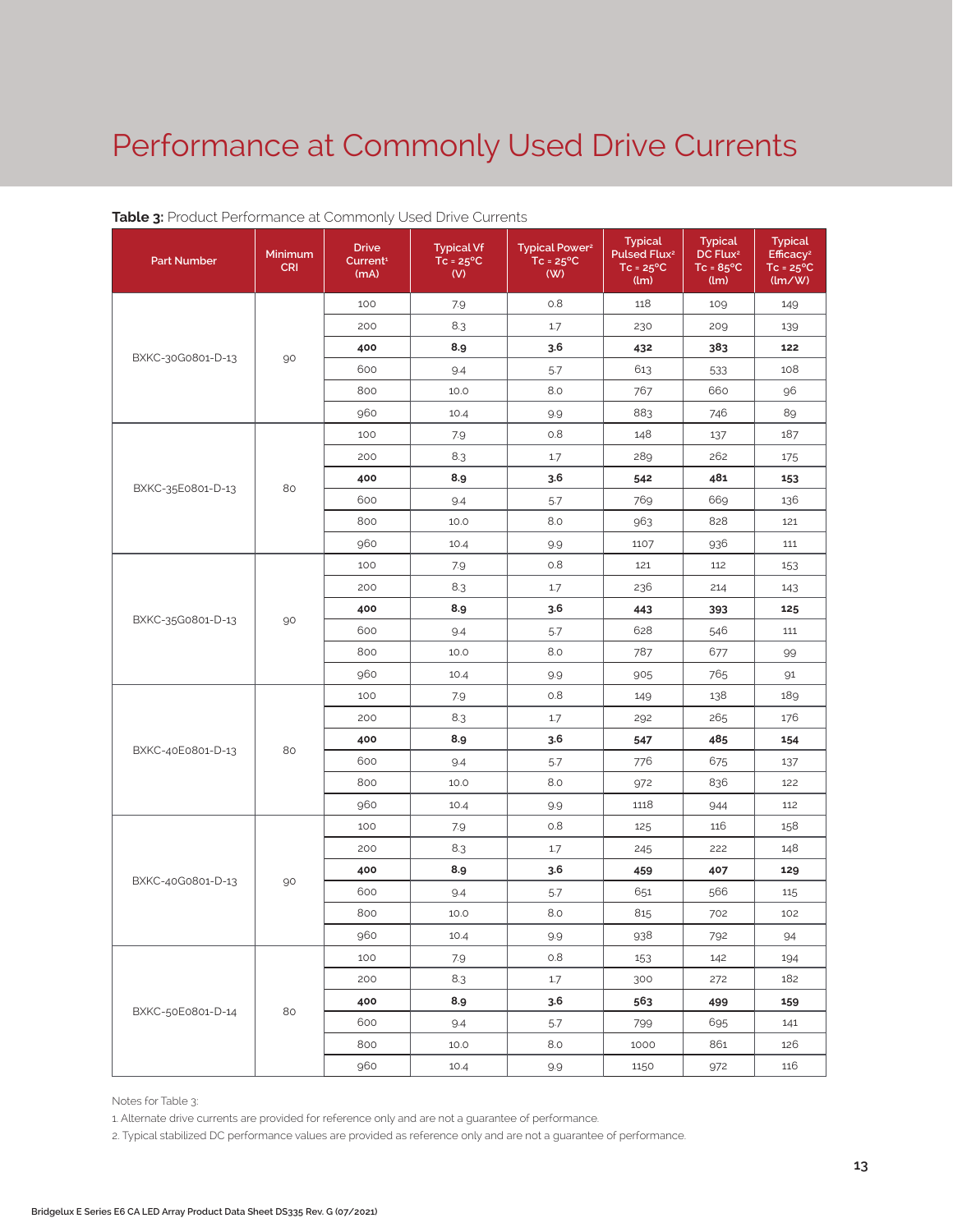| <b>Part Number</b> | <b>Minimum</b><br><b>CRI</b> | <b>Drive</b><br>Current <sup>1</sup><br>(mA) | <b>Typical Vf</b><br>$Tc = 25^{\circ}C$<br>(V) | <b>Typical Power<sup>2</sup></b><br>$Tc = 25^{\circ}C$<br>(W) | <b>Typical</b><br>Pulsed Flux <sup>2</sup><br>$Tc = 25^{\circ}C$<br>(lm) | <b>Typical</b><br>DC Flux <sup>2</sup><br>$Tc = 85^{\circ}C$<br>(lm) | <b>Typical</b><br>Efficacy <sup>2</sup><br>$Tc = 25^{\circ}C$<br>(lm/W) |
|--------------------|------------------------------|----------------------------------------------|------------------------------------------------|---------------------------------------------------------------|--------------------------------------------------------------------------|----------------------------------------------------------------------|-------------------------------------------------------------------------|
|                    | 90                           | 100                                          | 7.9                                            | 0.8                                                           | 128                                                                      | 118                                                                  | 162                                                                     |
|                    |                              | 200                                          | 8.3                                            | 1.7                                                           | 250                                                                      | 227                                                                  | 152                                                                     |
| BXKC-50G0801-D-14  |                              | 400                                          | 8.9                                            | 3.6                                                           | 470                                                                      | 417                                                                  | 132                                                                     |
|                    |                              | 600                                          | 9.4                                            | 5.7                                                           | 667                                                                      | 580                                                                  | 118                                                                     |
|                    |                              | 800                                          | 10.0                                           | 8.0                                                           | 835                                                                      | 718                                                                  | 105                                                                     |
|                    |                              | 960                                          | 10.4                                           | 9.9                                                           | 960                                                                      | 811                                                                  | 97                                                                      |
|                    | 80                           | 100                                          | 7.9                                            | 0.8                                                           | 153                                                                      | 142                                                                  | 194                                                                     |
|                    |                              | 200                                          | 8.3                                            | 1.7                                                           | 300                                                                      | 272                                                                  | 182                                                                     |
|                    |                              | 400                                          | 8.9                                            | 3.6                                                           | 563                                                                      | 499                                                                  | 159                                                                     |
| BXKC-56E0801-D-14  |                              | 600                                          | 9.4                                            | 5.7                                                           | 799                                                                      | 695                                                                  | 141                                                                     |
|                    |                              | 800                                          | 10.0                                           | 8.0                                                           | 1000                                                                     | 861                                                                  | 126                                                                     |
|                    |                              | 960                                          | 10.4                                           | 9.9                                                           | 1150                                                                     | 972                                                                  | 116                                                                     |
| BXKC-65E0801-D-14  | 80                           | 100                                          | 7.9                                            | 0.8                                                           | 153                                                                      | 142                                                                  | 194                                                                     |
|                    |                              | 200                                          | 8.3                                            | 1.7                                                           | 300                                                                      | 272                                                                  | 182                                                                     |
|                    |                              | 400                                          | 8.9                                            | 3.6                                                           | 563                                                                      | 499                                                                  | 159                                                                     |
|                    |                              | 600                                          | 9.4                                            | 5.7                                                           | 799                                                                      | 695                                                                  | 141                                                                     |
|                    |                              | 800                                          | 10.0                                           | 8.0                                                           | 1000                                                                     | 861                                                                  | 126                                                                     |
|                    |                              | 960                                          | 10.4                                           | 9.9                                                           | 1150                                                                     | 972                                                                  | 116                                                                     |

#### **Table 3:** Product Performance at Commonly Used Drive Currents

Notes for Table 3:

1. Alternate drive currents are provided for reference only and are not a guarantee of performance.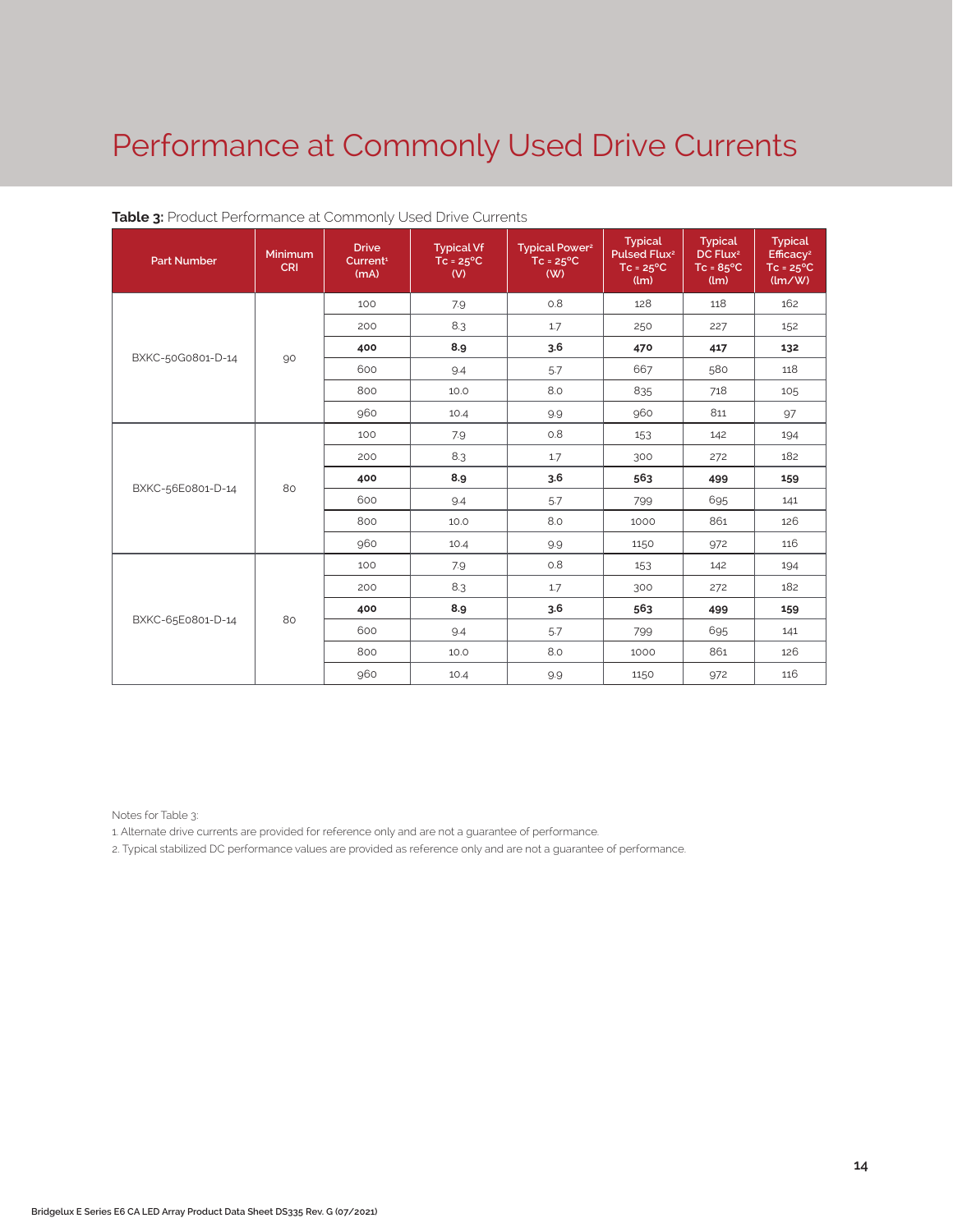### Electrical Characteristics

#### **Table 4: Electrical Characteristics**

| <b>Part Number</b> | <b>Drive</b><br>Current<br>(mA) | <b>Forward Voltage</b><br>Pulsed, Tc = 25°C (V)1,2,3 |                |         | <b>Typical</b><br>Coefficient<br>of Forward | <b>Typical</b><br><b>Thermal</b><br>Resistance      | <b>Driver Selection</b><br>Voltages <sup>6</sup><br>(V) |                                                            |
|--------------------|---------------------------------|------------------------------------------------------|----------------|---------|---------------------------------------------|-----------------------------------------------------|---------------------------------------------------------|------------------------------------------------------------|
|                    |                                 | Minimum                                              | <b>Typical</b> | Maximum | Voltage <sup>4</sup><br>Vf/Tc<br>(mV/C)     | Junction to<br>Case <sup>5.6</sup><br>Rj-c<br>(C/W) | Vf Min. Hot <sup>7</sup><br>$TC = 105^{\circ}C$<br>(V)  | Vf Max.<br>Cold <sup>7</sup><br>$Tc = -40^{\circ}C$<br>(V) |
| BXKC-xxx080x-A-1x  | 100                             | 32.0                                                 | 35.5           | 38.7    | 12.7                                        | 2.0                                                 | 30.9                                                    | 39.6                                                       |
| BXKC-xxx080x-B-1x  | 200                             | 16.0                                                 | 17.8           | 19.3    | 6.4                                         | 2.0                                                 | 15.5                                                    | 19.8                                                       |
| BXKC-xxx080x-D-1x  | 400                             | 8.0                                                  | 8.9            | 9.7     | 3.2                                         | 2.0                                                 | 7.7                                                     | 9.9                                                        |

Notes for Table 4:

1. Parts are tested in pulsed conditions, Tc = 25°C. Pulse width is 10ms.

2. Voltage minimum and maximum are provided for reference only and are not a guarantee of performance.

3. Bridgelux maintains a tester tolerance of ± 0.10V on forward voltage measurements.

4. Typical coefficient of forward voltage tolerance is ± 0.1mV for nominal current.

5. Thermal resistance values are based from test data of a 3000K 80 CRI product.

6. Thermal resistance value was calculated using total electrical input power; optical power was not subtracted from input power. The thermal interface material used during testing is not included in the thermal resistance value.

7. Vf min hot and max cold values are provided as reference only and are not guaranteed by test. These values are provided to aid in driver design and selection over the operating range of the product.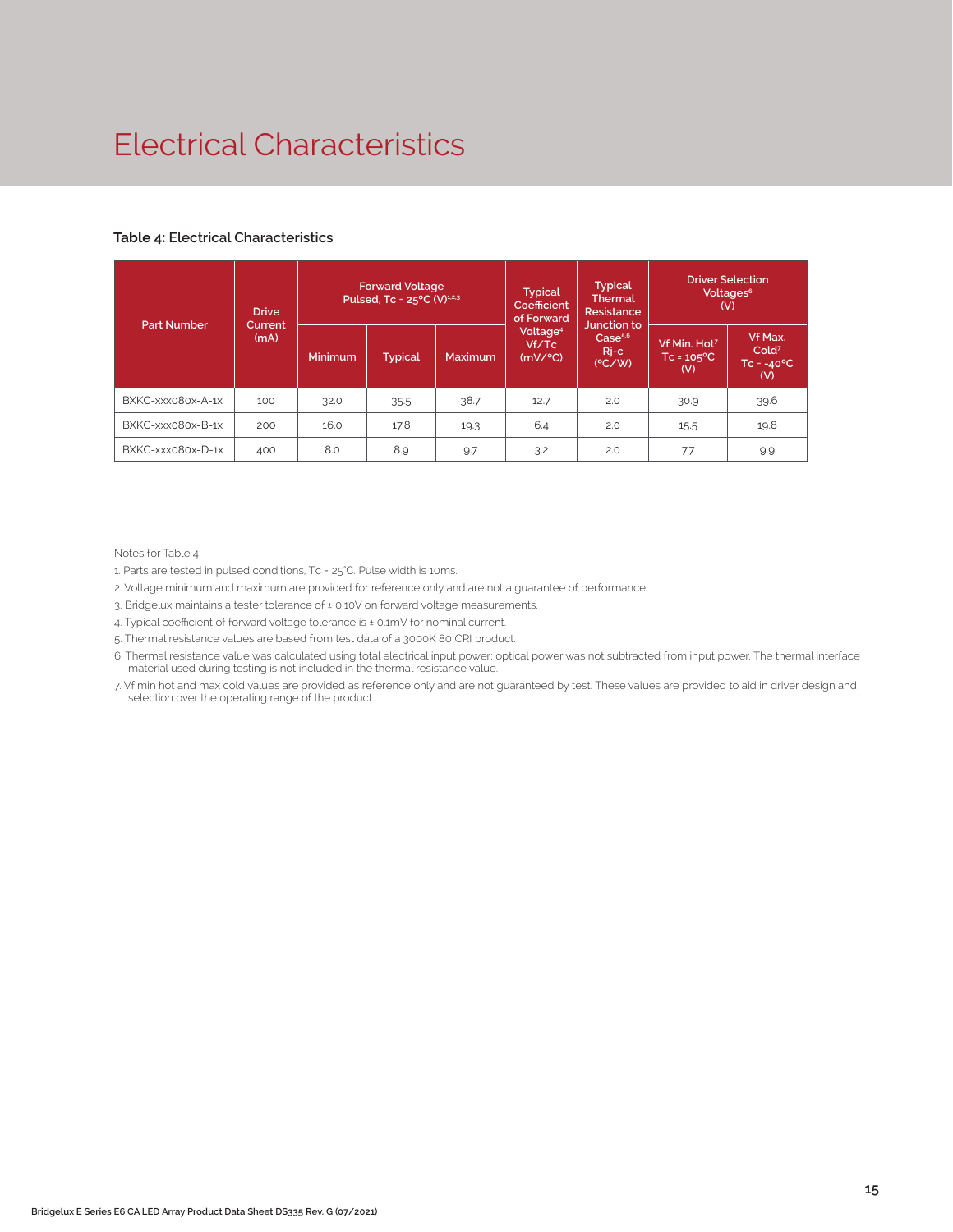### Absolute Maximum Ratings

#### **Table 5 :** Maximum Ratings

| Parameter                                                 | <b>Maximum Rating</b>                     |                   |                   |  |  |
|-----------------------------------------------------------|-------------------------------------------|-------------------|-------------------|--|--|
| LED Junction Temperature (T.)                             | $125^{\circ}$ C                           |                   |                   |  |  |
| Storage Temperature                                       | $-40^{\circ}$ C to $+105^{\circ}$ C       |                   |                   |  |  |
| Operating Case Temperature <sup>1</sup> (T <sub>2</sub> ) | $105^{\circ}$ C                           |                   |                   |  |  |
| Soldering Temperature <sup>3</sup>                        | 300°C or lower for a maximum of 6 seconds |                   |                   |  |  |
|                                                           | BXKC-xxx080x-A-1x                         | BXKC-xxx080x-B-1x | BXKC-xxx080x-D-1x |  |  |
| Maximum Drive Current <sup>24</sup>                       | 480 mA<br>240 mA                          |                   | 960 mA            |  |  |
| Maximum Reverse Voltage <sup>5</sup>                      | $-60V$                                    | $-30V$            | $-15V$            |  |  |

Notes for Table 5:

- 1. For IEC 62717 requirement, please consult your Bridgelux sales representative.
- 2. Arrays may be driven at higher currents however lumen maintenance may be reduced.
- 3. See Bridgelux Application Notes for more information.
- 4. Bridgelux recommends a maximum duty cycle of 10% and pulse width of 20 ms when operating LED Arrays at maximum peak pulsed current specified. Maximum peak pulsed currents indicate values where LED Arrays can be driven without catastrophic failures.
- 5. Light emitting diodes are not designed to be driven in reverse voltage and will not produce light under this condition. Maximum rating provided for reference only.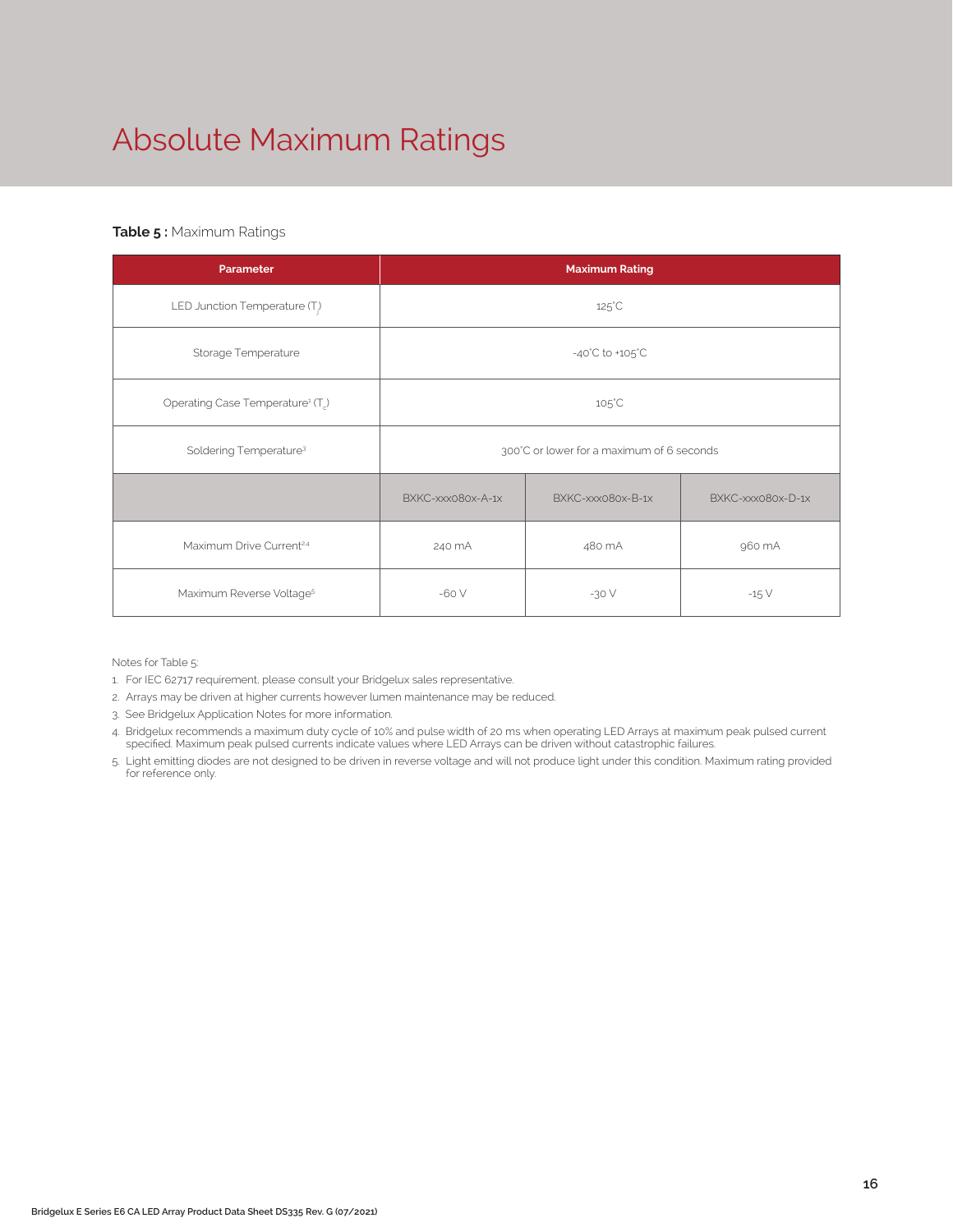

#### **Figure 1: Forward Voltage vs. Forward Current**

**Figure 2: Forward Voltage vs. Forward Current**

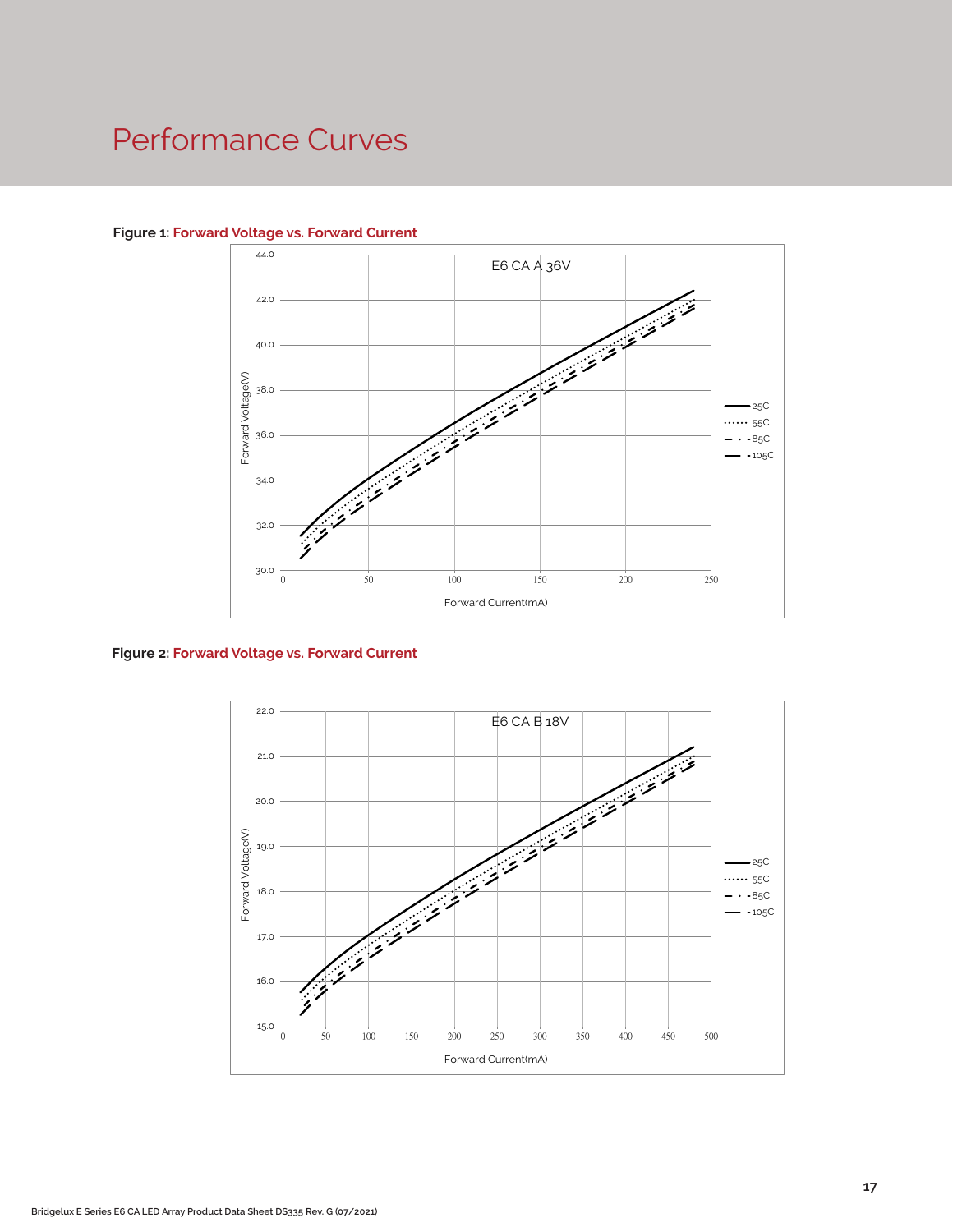

#### **Figure 3: Forward Voltage vs. Forward Current**

#### **Figure 4: Relative Luminous Flux vs. Drive Current**

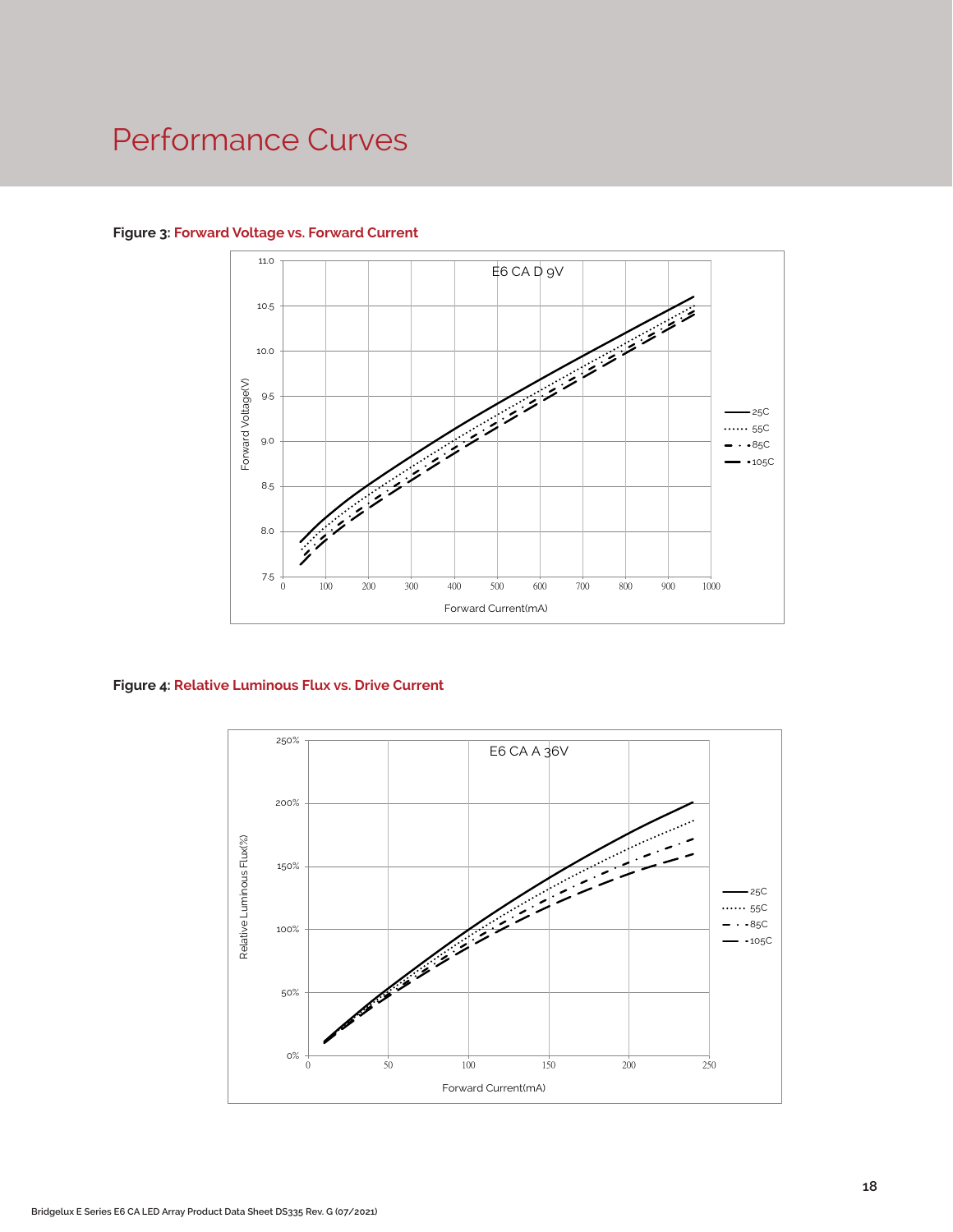

#### **Figure 5: Relative Luminous Flux vs. Drive Current**





Notes for Figure Figure 6::

1. Characteristics shown based on 3000K and 80 CRI.

2. For other color SKUs, the relative luminous will vary. Please contact your Bridgelux sales representative for more information.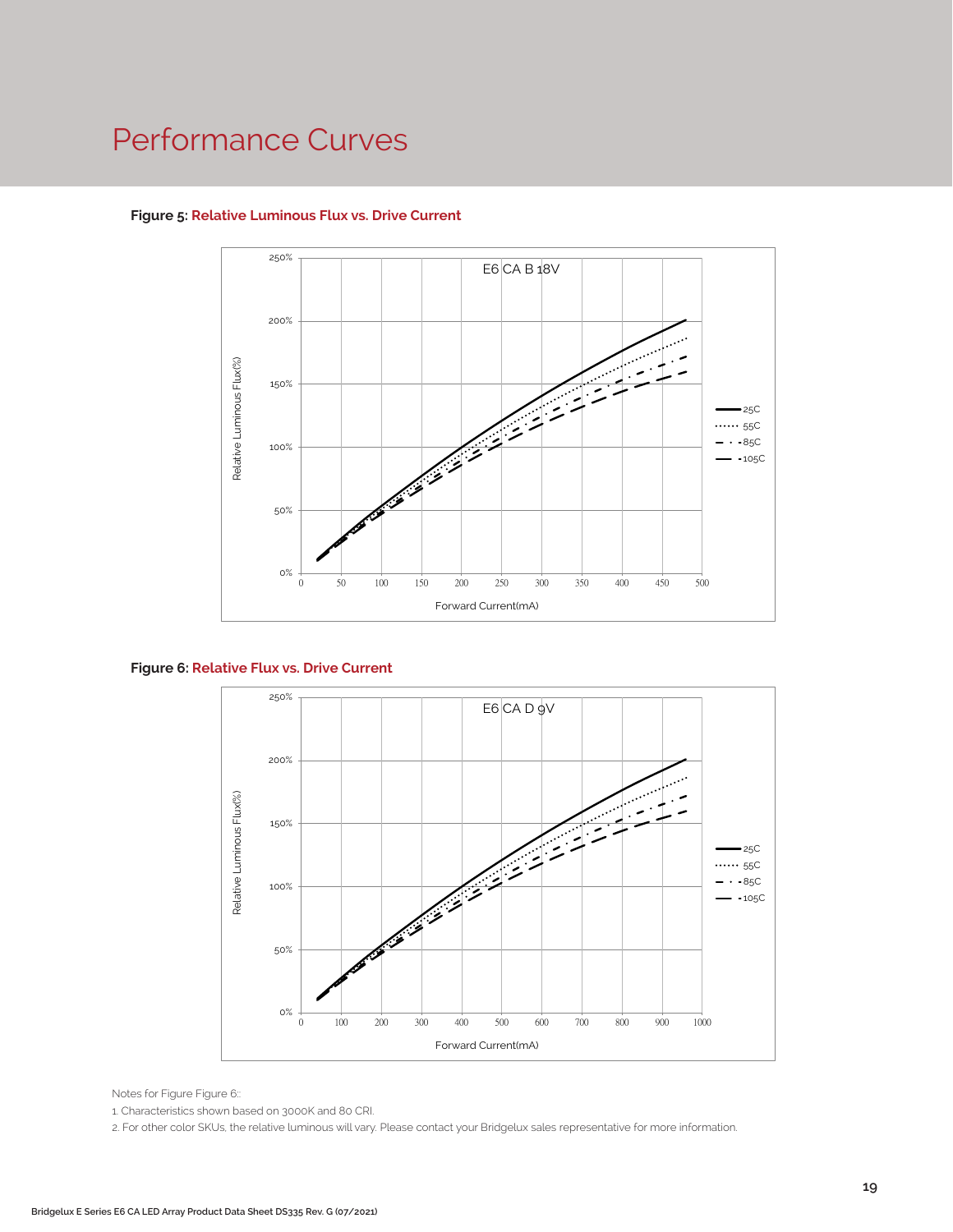

#### **Figure 7: Relative Flux vs. Case Temperature**

Notes for Figure 7:

1. Characteristics shown based on 3000K and 80 CRI.

2. For other color SKUs, the relative luminous will vary. Please contact your Bridgelux sales representative for more information.

#### **Figure 8: Relative Voltage vs. Case Temperature**

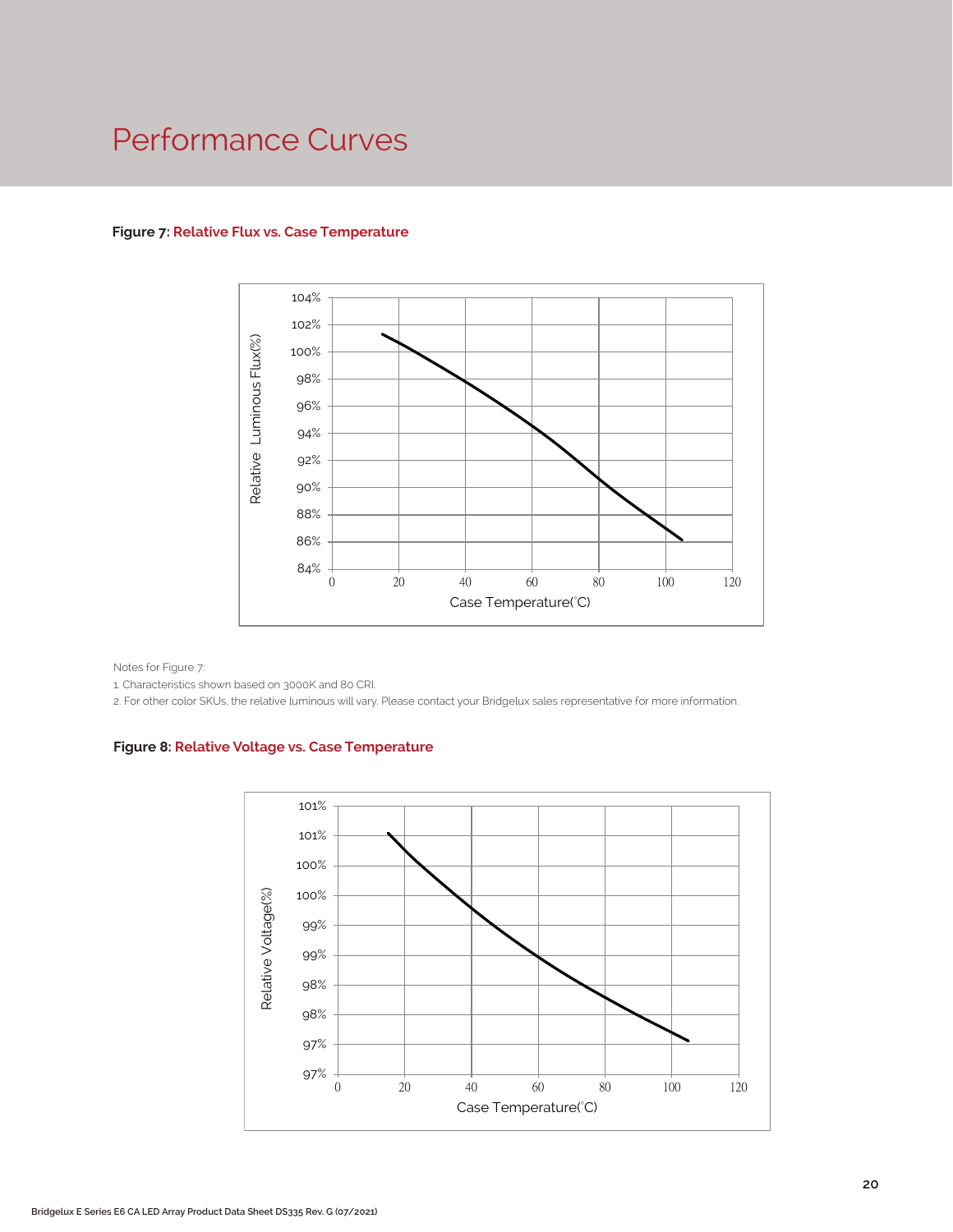

#### **Figure 9: Typical DC ccx Shift vs. Case Temperature**

**Figure 10: Typical DC ccy Shift vs. Case Temperature**



Notes for Figure 9 and Figure 10:

1. Characteristics shown based on 3000K and 80 CRI.

2. For other color SKUs, the shift in color will vary. Please contact your Bridgelux sales representative for more information.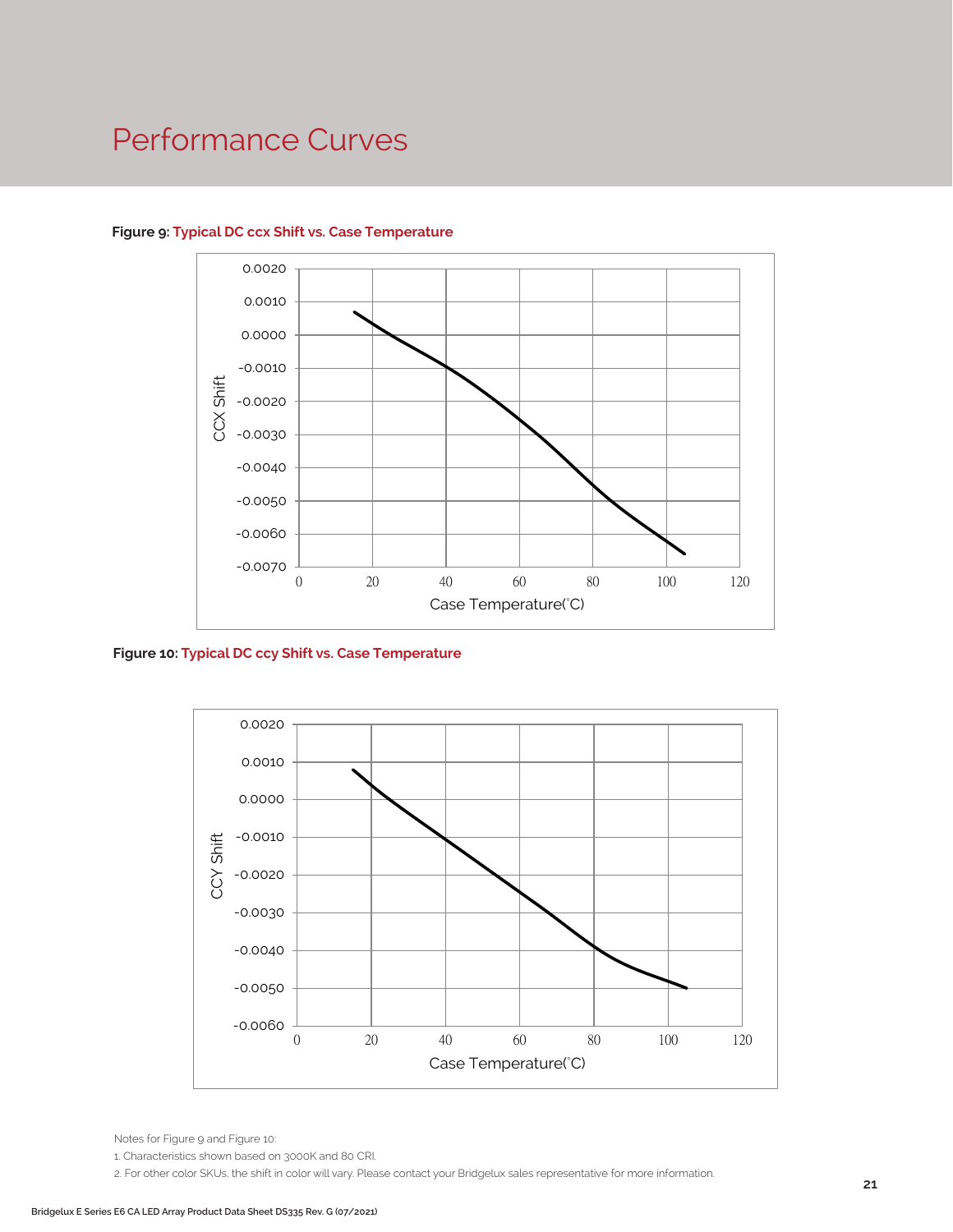### Typical Radiation Pattern



#### **Figure 11: Typical Spatial Radiation Pattern**

Notes for Figure 11:

1. Typical viewing angle is 120°.

2. The viewing angle is defined as the off axis angle from the centerline where intensity is ½ of the peak value.

#### **Figure 12: Typical Polar Radiation Pattern**

.

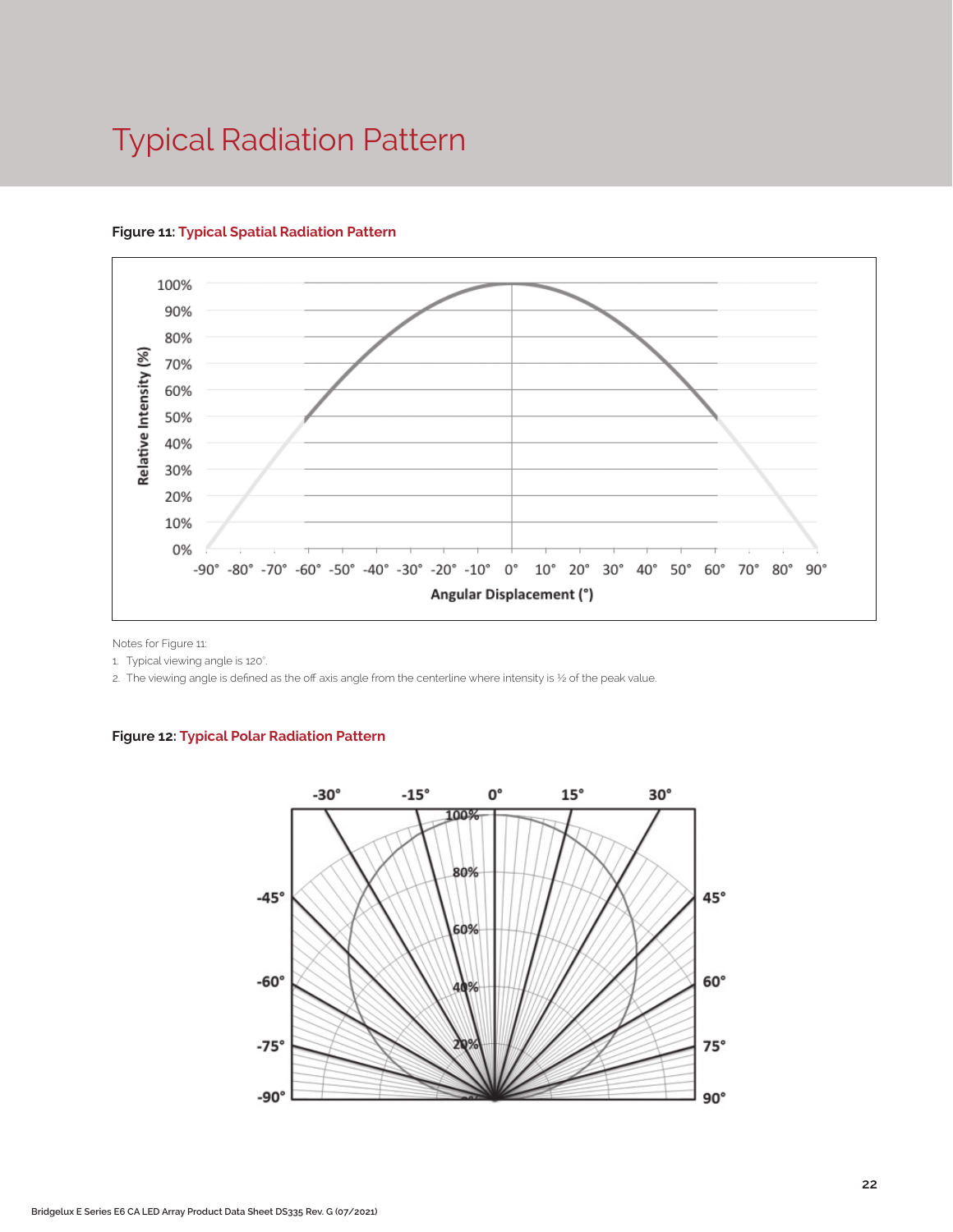### Typical Color Spectrum

#### **Figure 13: Typical Color Spectrum**



Notes for Figure 13:

- 1. Color spectra measured at nominal current for Tj = Tc = 25°C.
- 2. Color spectra shown is 3000K and 80 CRI.
- 3. Color spectra shown is 4000K and 80 CRI.
- 4. Color spectra shown is 5000K and 70 CRI.
- 4. Color spectra shown is 6500K and 70 CRI.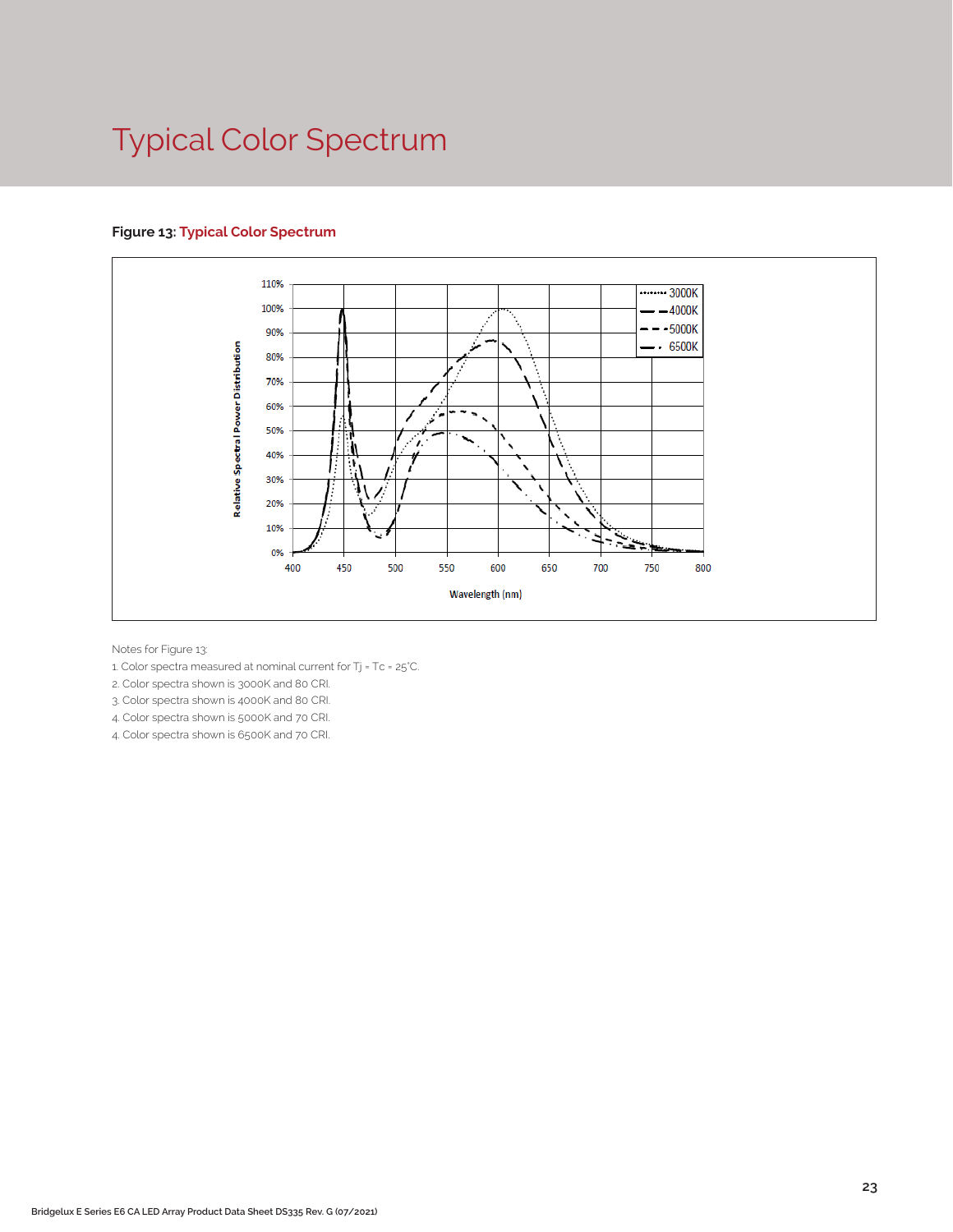### Operating Limits

#### **Figure 14: Operating Limits**



#### **Figure 15: Operating Limits**

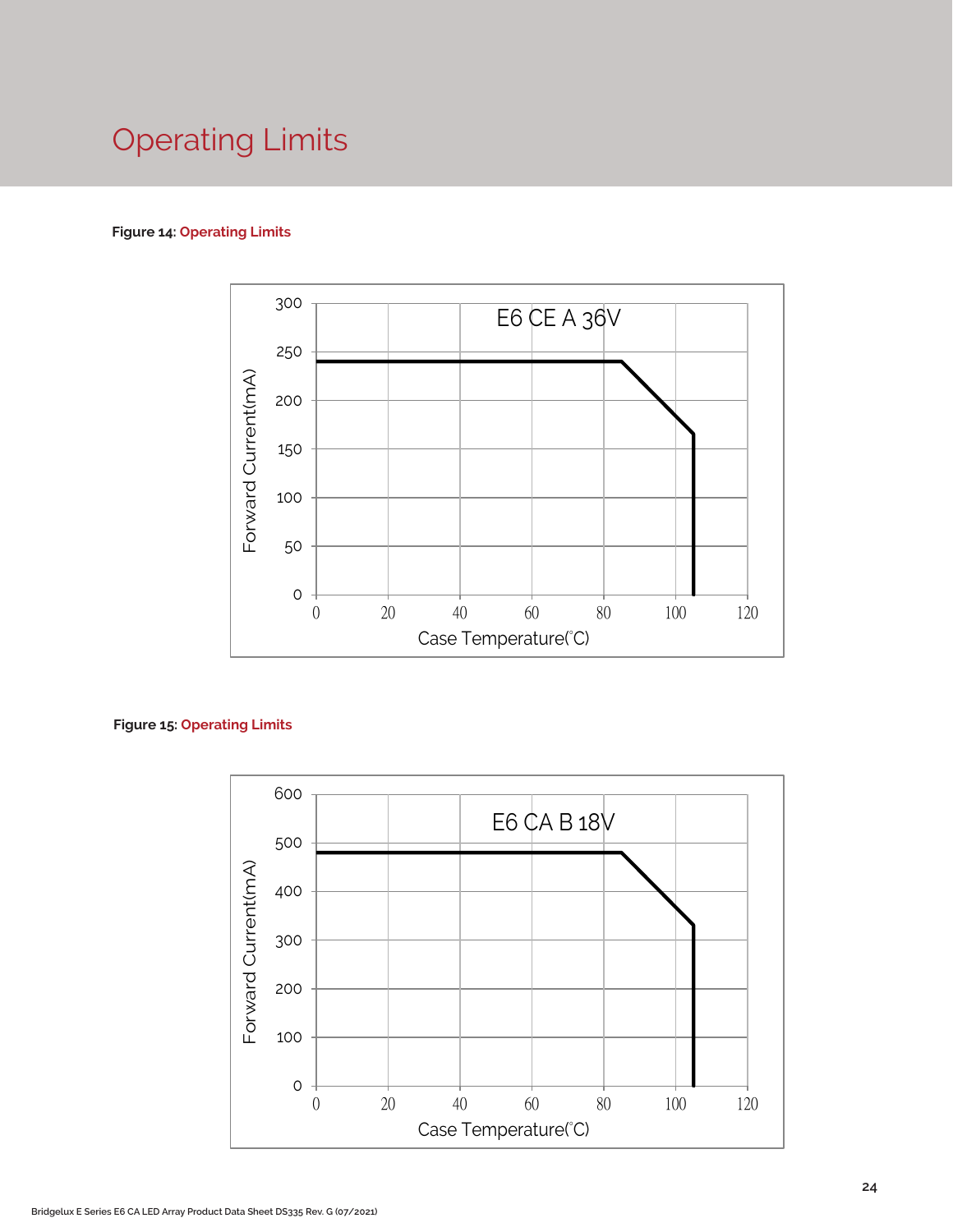### Operating Limits

#### **Figure 16: Operating Limits**

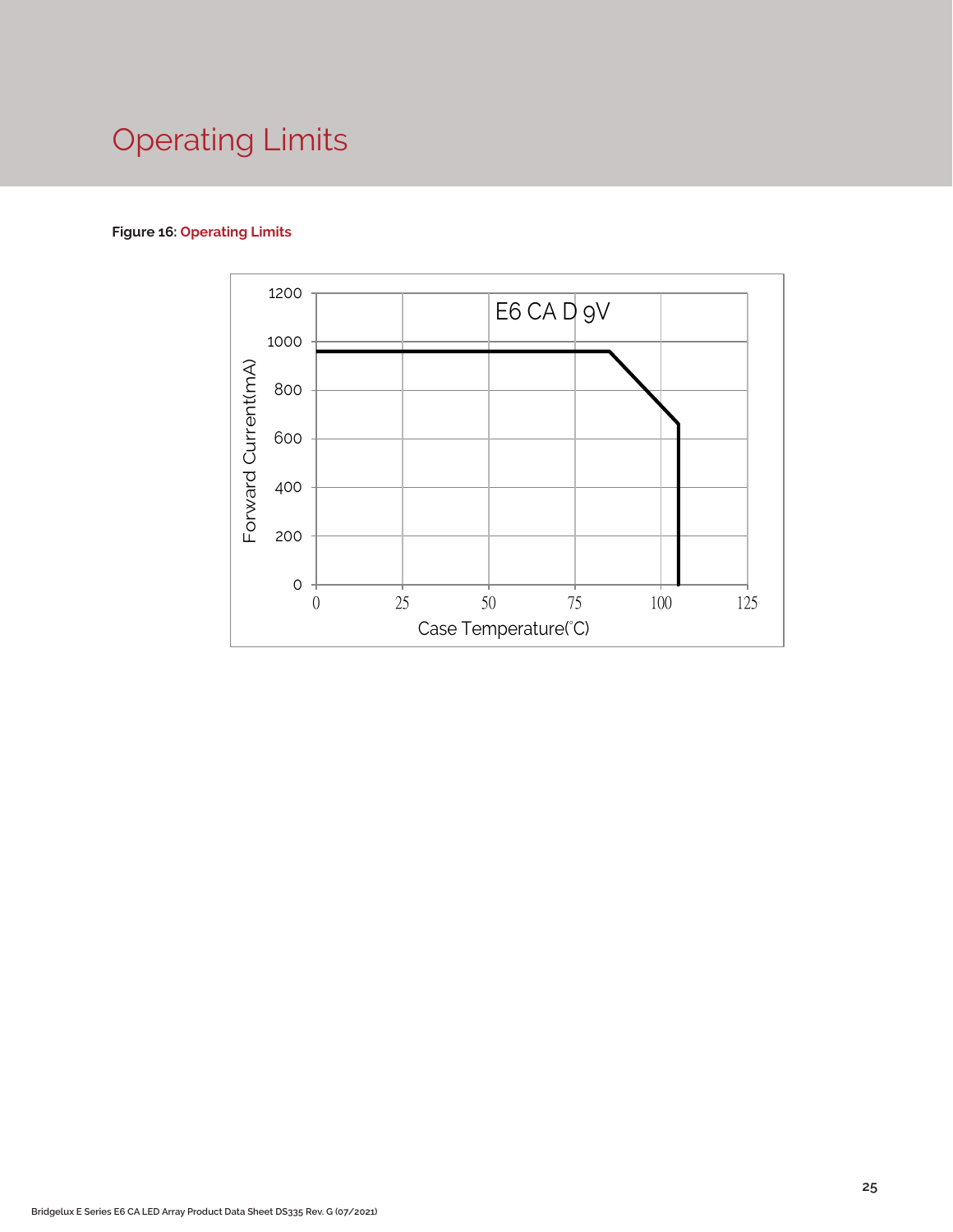### Color Binning Information

|            | <b>Center Point</b> |        | Degree | 3 step |             | 4 step       |             |
|------------|---------------------|--------|--------|--------|-------------|--------------|-------------|
| <b>CCT</b> | $\mathsf{x}$        | y      | (°)    | a      | $\mathsf b$ | $\mathsf{a}$ | $\mathbf b$ |
| 2700K      | 0.4578              | 0.4101 | 53.700 | 0.0081 | 0.0042      | N/A          | N/A         |
| 3000K      | 0.4338              | 0.403  | 53.217 | 0.0083 | 0.0041      | N/A          | N/A         |
| 3500K      | 0.4073              | 0.3917 | 54.000 | 0.0093 | 0.0041      | N/A          | N/A         |
| 4000K      | 0.3818              | 0.3797 | 53.717 | 0.0094 | 0.0040      | N/A          | N/A         |
| 5000K      | 0.3447              | 0.3553 | 59.617 | N/A    | N/A         | 0.0110       | 0.0047      |
| 5600K      | 0.3287              | 0.3417 | 59.060 | N/A    | N/A         | 0.0099       | 0.0042      |
| 6500K      | 0.3123              | 0.3282 | 58.567 | N/A    | N/A         | 0.0089       | 0.0038      |

#### **Table 6:** xy Bin Coordinates and Associated Typical CCT

Notes for Table 6:

1. 2700K \3000K\3500K\4000K product is cold targeted to Tc = 25°C

2. 5000K \5600K\6500K product is hot targeted to Tc = 85°C

#### **Table 7:** Warm and Neutral White xy Bin Coordinates and Associated Typical CCT

| <b>Bin Code</b>    | 2700K             | 3000K            | 3500K             | 4000K             |
|--------------------|-------------------|------------------|-------------------|-------------------|
| 13 (3 SDCM)        | $(2651K - 2794K)$ | (2968K - 3136K)  | (3369K - 3586K)   | $(3851K - 4130K)$ |
| 12 (2 SDCM)        | (2674K - 2769K)   | (2995K - 3107K)  | $(3404K - 3548K)$ | (3895K - 4081K)   |
| Center Point (x,y) | (0.4578, 0.4101)  | (0.4338, 0.403)1 | (0.4073, 0.3917)  | (0.3818, 0.3797)  |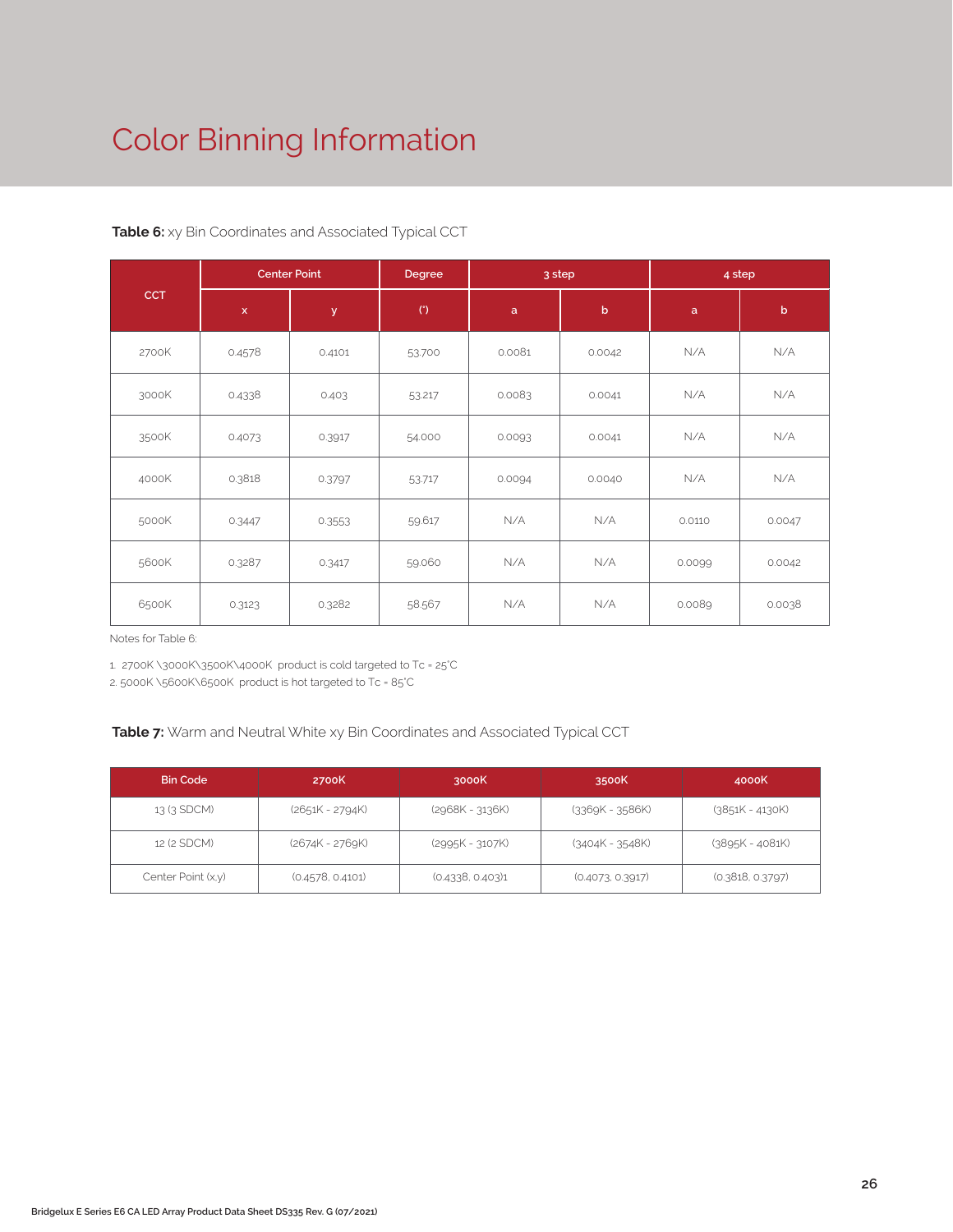### Color Binning Information



#### **Figure 17: Graph of Test Bins in xy Color Space**

Notes for Figure 17:

1. DC Test Conditions at T $_{\rm c}$  = 85°C.

2. Bridgelux maintains a tolerance of ± 0.007 on x and y color coordinates in the CIE 1931 color space.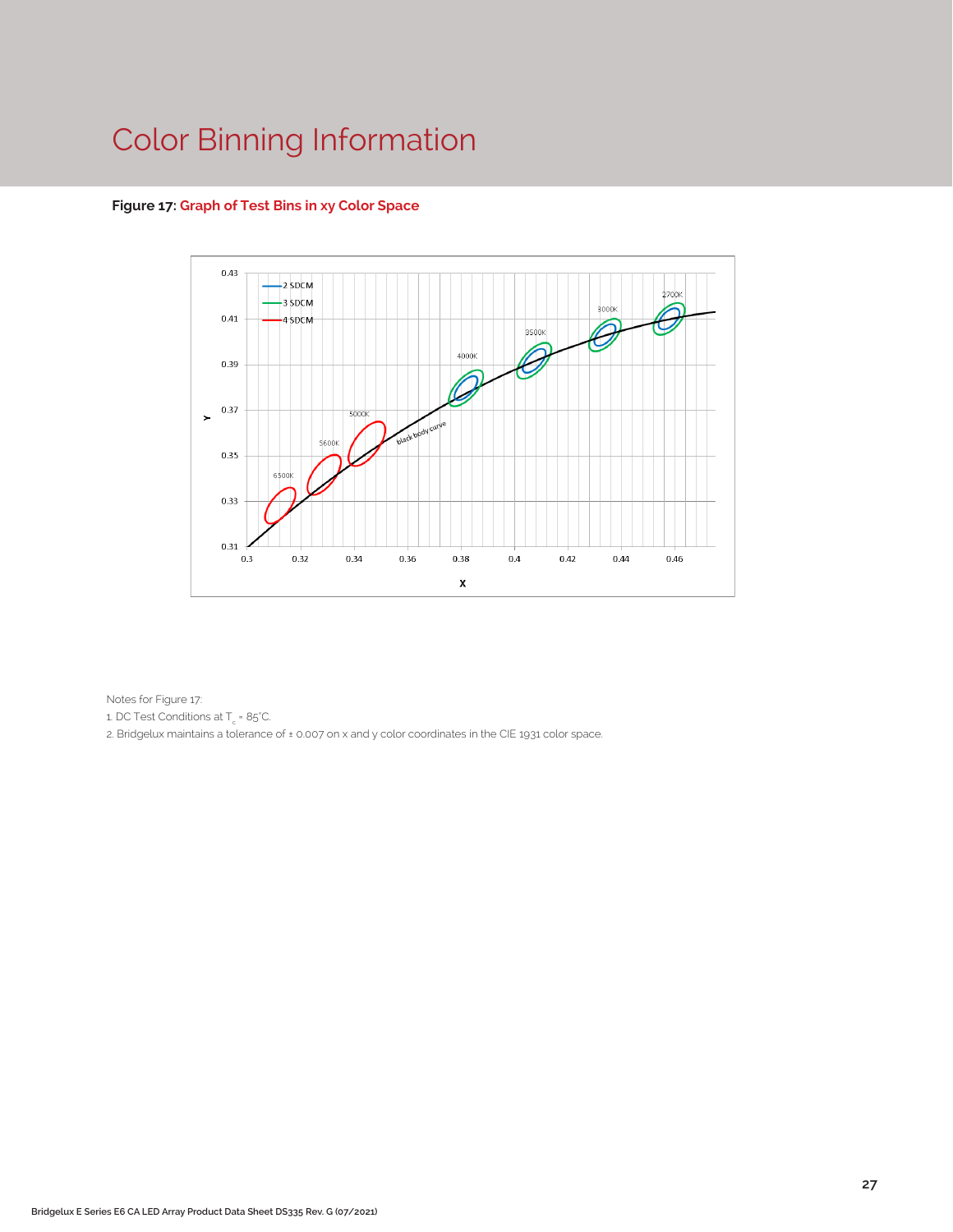### Mechanical Dimensions

#### **Figure 18: Drawing for E6 CA LED Array**



Notes for Figure 18:

1. Bridgelux maintains a flatness of 0.10mm across the mounting surface of the array

- 2. Drawings are not to scale.
- 3. Drawing dimensions are in millimeters.
- 4. Unless otherwise specified, tolerances are ±0.13mm.

5. Solder pad labeled "+" denotes positive contact.

6. The optical center of the LED Array is nominally defined by the mechanical center of the array to a tolerance of ± 0.2mm.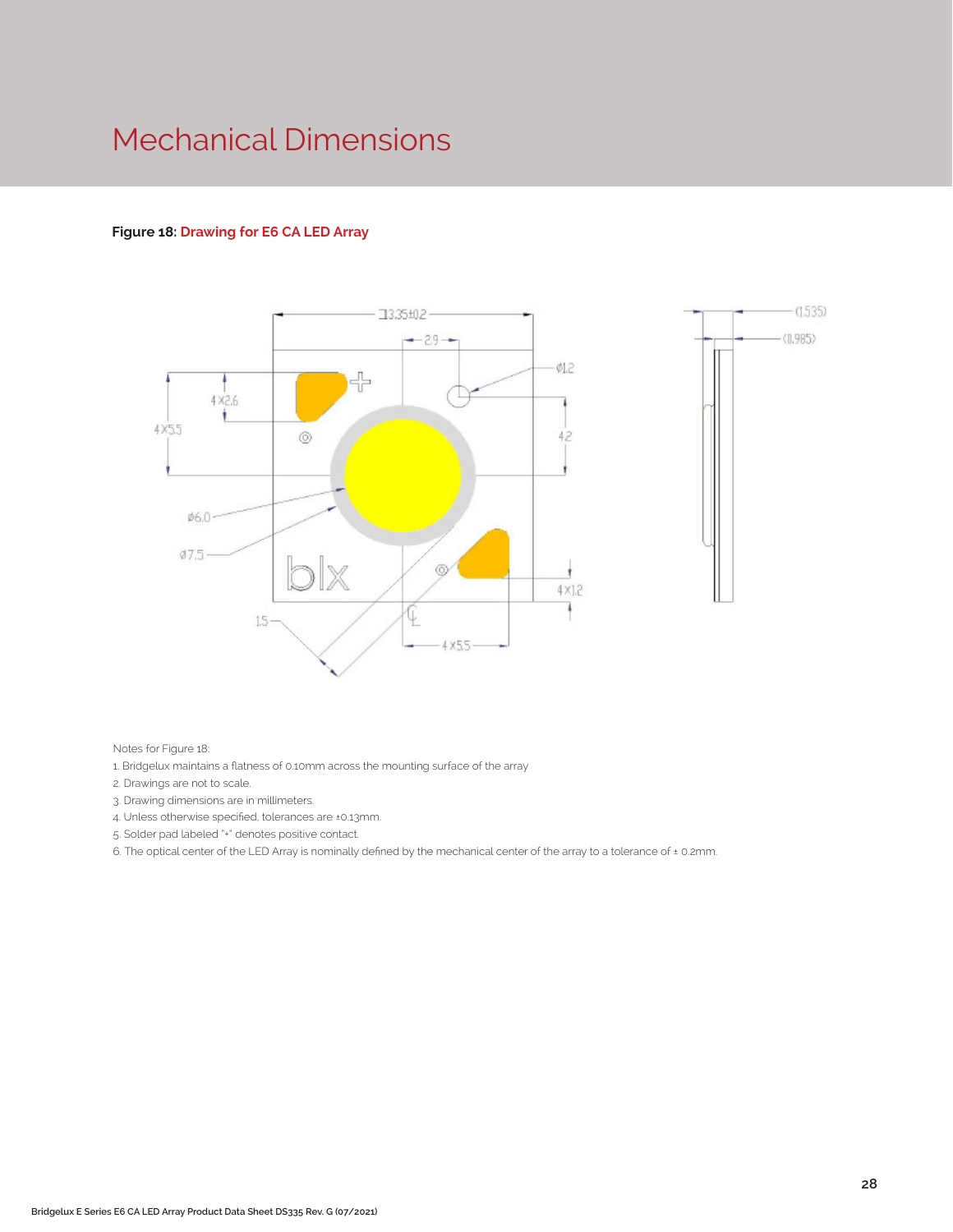### Packaging and Labeling

#### **Figure 19: Packaging and Labeling**



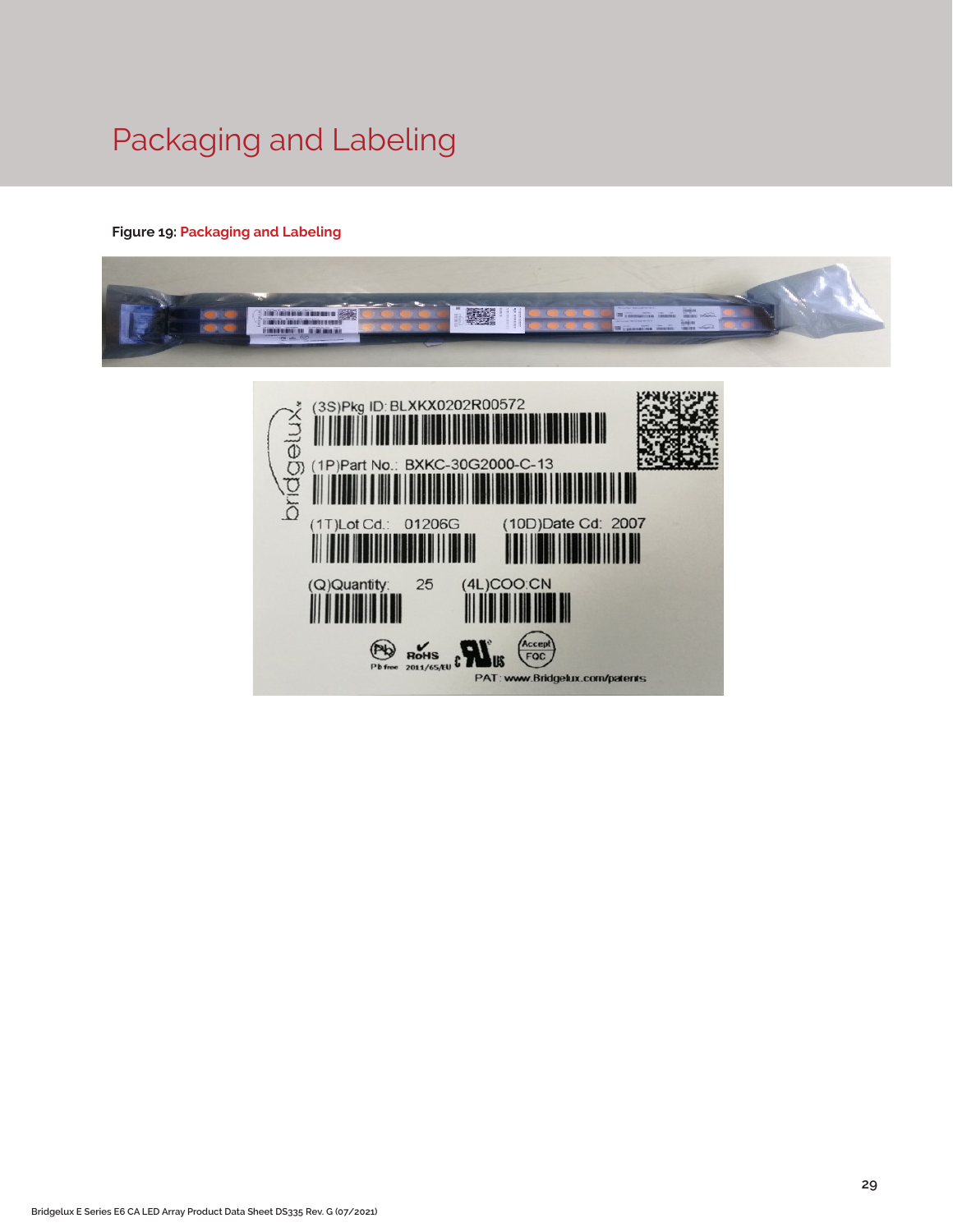### Packaging and Labeling

#### **Figure 20: Laser Marking**

Bridgelux COB arrays have laser markings on the back side of the substrate to help with product identification. In addition to the product identification markings, Bridgelux COB arrays also contain markings for internal Bridgelux manufacturing use only. The image below shows which markings are for customer use and which ones are for Bridgelux internal use only. The Bridgelux internal manufacturing markings are subject to change without notice, however these will not impact the form, function or performance of the COB array.



Customer Use- 2D Barcode Scannable barcode provides product part number and other Bridgelux internal production information.

Customer Use- Product part number 30E0801B 13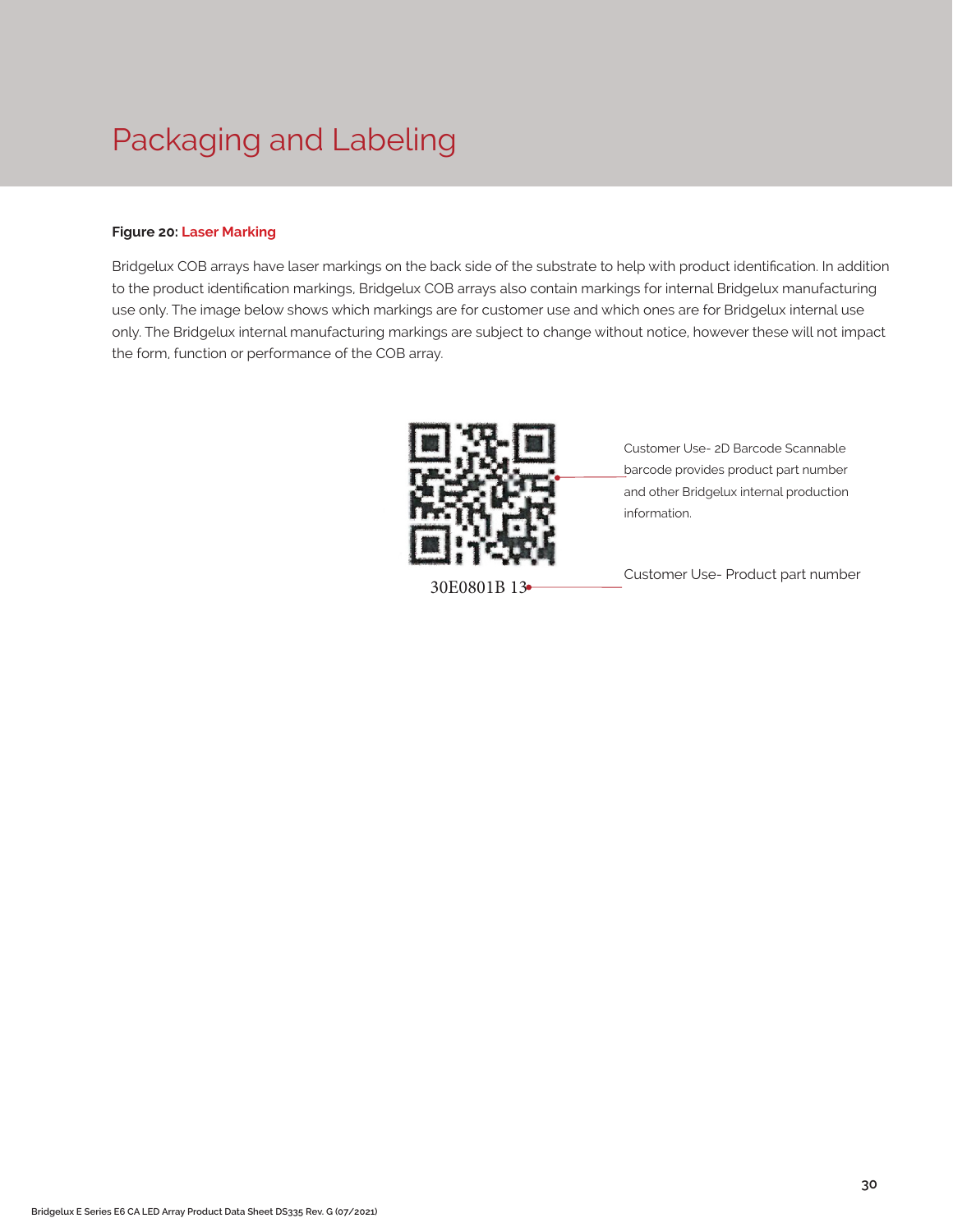### Design Resources

#### **LM80**

LM80 testing has been completed and the LM80 report is now available. Please contact your Bridgelux sales representative for more information.

### **Precautions**

#### **CAUTION: CHEMICAL EXPOSURE HAZARD**

Exposure to some chemicals commonly used in luminaire manufacturing and assembly can cause damage to the LED array. Please consult Bridgelux Application Note AN31 for additional information.

#### **CAUTION: EYE SAFETY**

The Bridgelux E series LED array emits visible light, that, under certain circumstances, could be harmful to the eye. Proper safeguards must be used.

#### **CAUTION: RISK OF BURN**

Do not touch the Bridgelux E series LED array during operation. Allow the array to cool for a sufficient period of time before handling. The Bridgelux E series LED array may reach elevated temperatures such that could burn skin when touched

### **CAUTION**

#### **CONTACT WITH LIGHT EMITTING SURFACE (LES)**

Avoid any contact with the LES. Do not touch the LES of the LED array or apply stress to the LES (yellow phosphor resin area). Contact may cause damage to the LED array.

Optics and reflectors must not be mounted in contact with the LES (yellow phosphor resin area). Use the mechanical features of the LED array housing, edges and/or mounting holes to locate and secure optical devices as needed.

### Disclaimers

#### **MINOR PRODUCT CHANGE POLICY**

The rigorous qualification testing on products offered by Bridgelux provides performance assurance. Slight cosmetic changes that do not affect form, fit, or function may occur as Bridgelux continues product optimization.

#### **STANDARD TEST CONDITIONS**

Unless otherwise stated, array testing is performed at the nominal drive current.